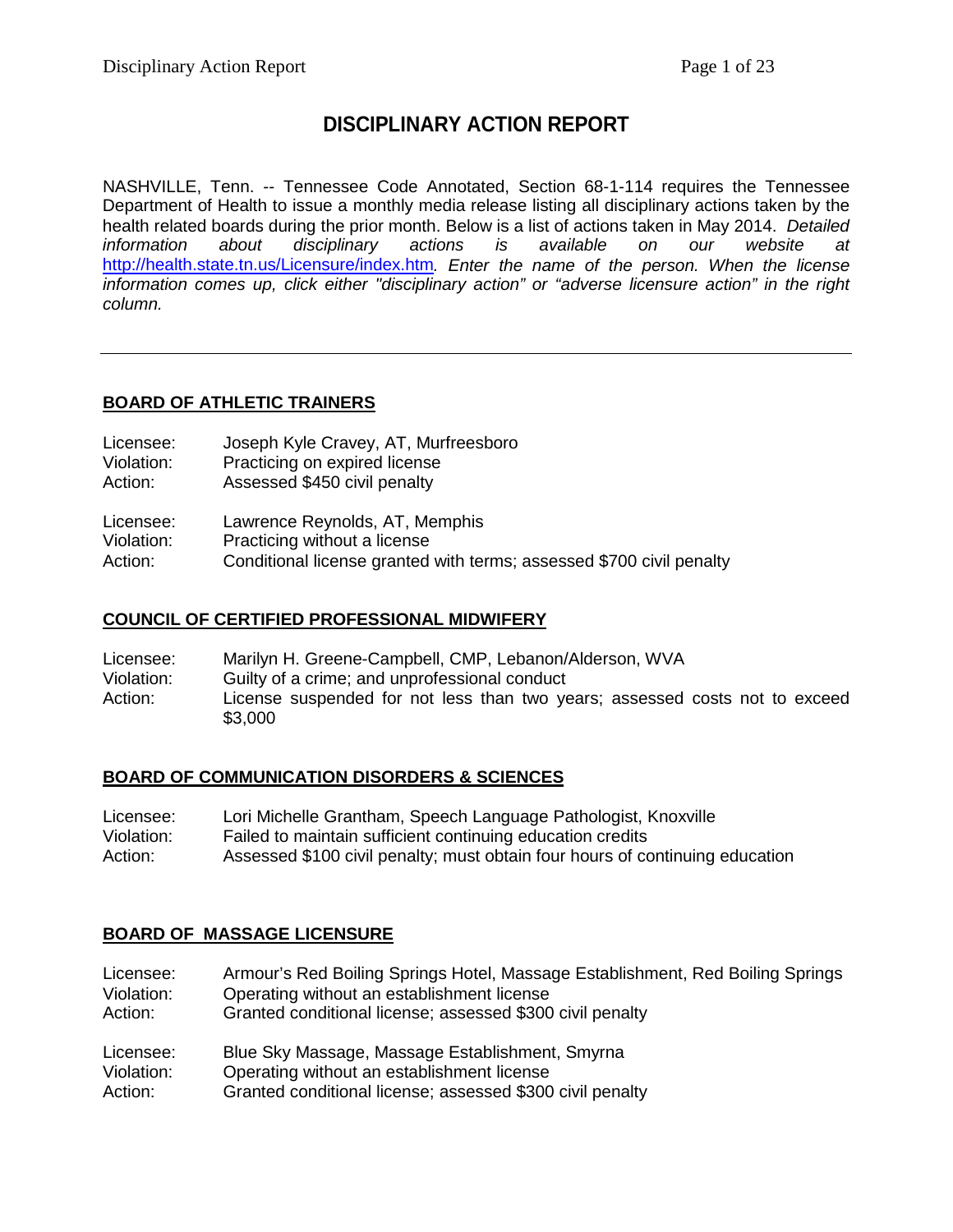| Licensee:  | Green Massage, Massage Establishment, Clarksville         |
|------------|-----------------------------------------------------------|
| Violation: | Operating without an establishment license                |
| Action:    | Granted conditional license; assessed \$300 civil penalty |
| Licensee:  | Health Massage, Massage Establishment, Hermitage          |
| Violation: | Operating without an establishment license                |
| Action:    | Granted conditional license; assessed \$300 civil penalty |

#### **BOARD OF MEDICAL EXAMINERS**

Licensee: Mark A. Cooper, MD, Martin

- Violation: Unprofessional, dishonorable or unethical conduct; violation or attempted violation, directly or indirectly, or assisting in the violation of, or conspiring to violate, any provisions of this chapter or any lawful order of the board issued pursuant thereto, or any criminal statute of the state of Tennessee; habitual intoxication or personal misuse of any drugs or the use of intoxicating liquors, narcotics, controlled substances or other drugs or stimulants in such a manner as to adversely affect the person's ability to practice medicine; and engaging in the practice of medicine when mentally or physically unable to safely do so
- Action: License suspended with terms; assessed costs for 2013 and 2014 Board Orders
- Licensee: Donna Escue Edgin, MXRT, Huntingdon
- Violation: Unprofessional, dishonorable or unethical conduct; personal misuse of any drugs or the use of intoxication liquors, narcotics, controlled substances or other drugs or stimulants in such manner as to adversely affect the person's ability to practice as an x-ray operator
- Action: License placed on probation for not less than three years; must maintain lifetime advocacy with the Tennessee Medical Foundation, assessed costs not to exceed \$3,000
- Licensee: James F. Evans, MD, Murfreesboro
- Violation: Unprofessional, dishonorable or unethical conduct; gross health care liability or a pattern of continued or repeated health care liability, ignorance, negligence or incompetence in the course of medical practice; dispensing, prescribing or otherwise distributing any controlled substance or other drug not in the course of professional practice, or not in good faith to relieve pain and suffering, or not to cure an ailment, physical infirmity or disease, or in amounts and/or for durations not medically necessary, advisable or justified for a diagnosed condition; dispensing, prescribing or otherwise distributing to any person a controlled substance or other drug if such person is addicted to the habit of using controlled substances without making a bona fide effort to cure the habit of such patient; and violation of Rules 0880-02-.14(6)(e)(3); 0880-02-.14(7); and 0880-02-.15(4) with regard to the guidelines for the prescribing, ordering, administering or dispensing dangerous drugs or controlled substances
- Action: Revoked with leave to reapply after no less than one year; assessed \$20,000 civil penalty, plus costs not to exceed \$50,000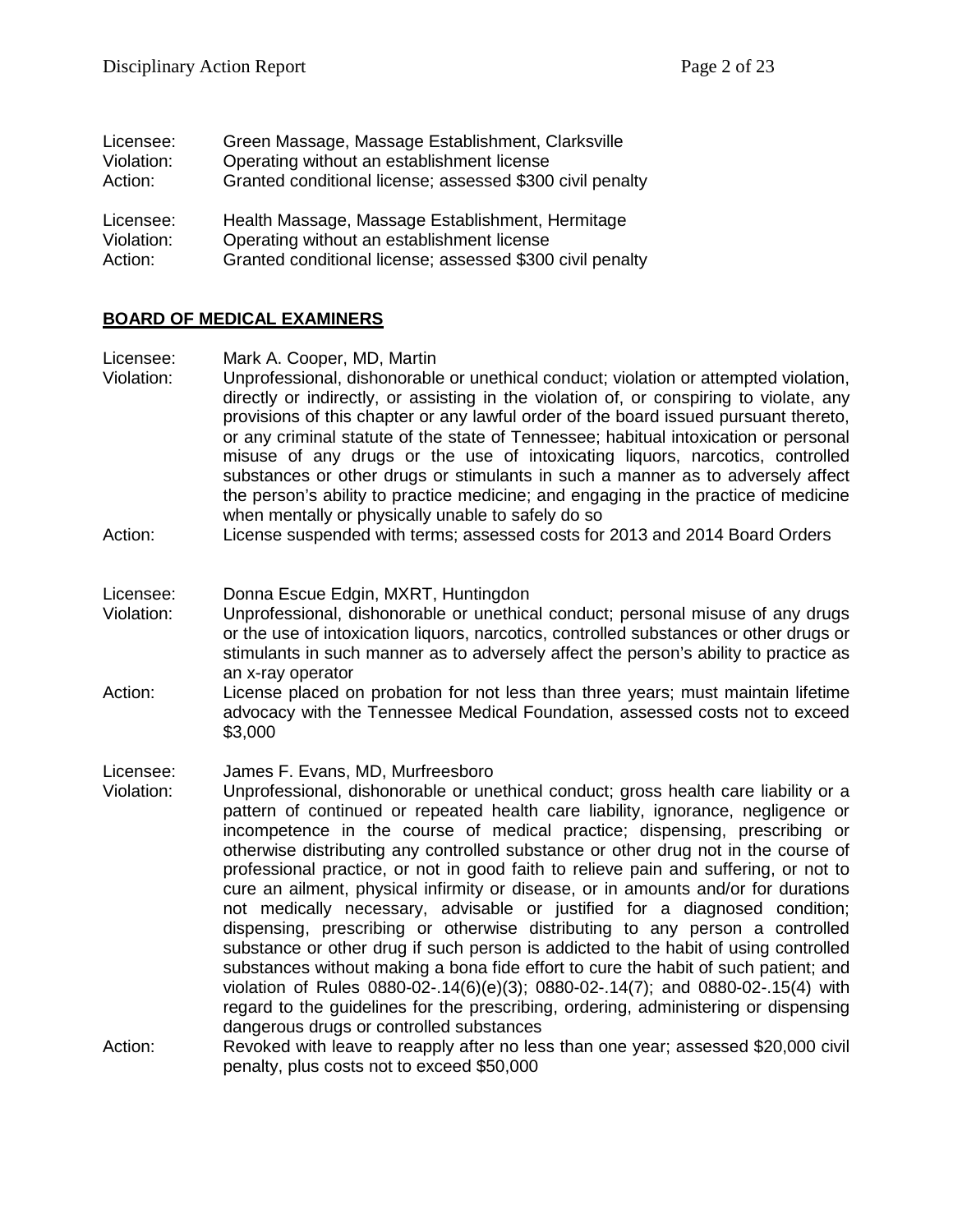| Licensee:<br>Violation:<br>Action: | Alex Fider, MD, Murfreesboro<br>Unprofessional, dishonorable or unethical conduct<br>License reprimanded with terms, plus costs not to exceed \$1,000                                                                                                                                                                                                                                                                                                                                                                                                                                                     |
|------------------------------------|-----------------------------------------------------------------------------------------------------------------------------------------------------------------------------------------------------------------------------------------------------------------------------------------------------------------------------------------------------------------------------------------------------------------------------------------------------------------------------------------------------------------------------------------------------------------------------------------------------------|
| Licensee:<br>Violation:<br>Action: | Jeffrey P. Ginther, MD, Bristol<br>Disciplinary action against a person licensed to practice medicine by another state<br>or territory of the United states for any acts or omissions that would constitute<br>grounds for discipline of a person licensed in this state<br>Suspended with terms                                                                                                                                                                                                                                                                                                          |
| Licensee:<br>Violation:<br>Action: | Michael L. Jackson, MD, Bloomington, IN<br>Unprofessional, dishonorable or unethical conduct; disciplinary action against a<br>person license in another state or territory of the United States for any acts or<br>omissions that would constitute grounds for discipline of a person licensed in this<br>state; and habitual intoxication or personal misuse of any drugs or the use of<br>intoxicating liquors, narcotics, controlled substance or other drugs or stimulants in<br>such a manner as to adversely affect the person's ability to practice medicine<br>Suspended indefinitely with terms |
| Licensee:<br>Violation:<br>Action: | Henry G. Skelton, III, MD, Atlanta, GA<br>Failed to maintain sufficient continuing education credits<br>Must submit 50 hours of continuing medical education credits; assessed \$4,000<br>civil penalty                                                                                                                                                                                                                                                                                                                                                                                                   |
| Licensee:<br>Violation:            | Alan L. Whiton, MD, Sevierville<br>Making false statements or representations; being guilty of fraud or deceit in<br>obtaining admission to practice or being guilty of fraud or deceit in the practice of<br>medicine                                                                                                                                                                                                                                                                                                                                                                                    |
| Action:                            | License reprimanded, assessed \$1,000 civil penalty                                                                                                                                                                                                                                                                                                                                                                                                                                                                                                                                                       |

#### **BOARD OF NURSING**

- Licensee: Linda R. Alford, RN/APN, Fayetteville
- Violation: Unprofessional conduct, to wit: failure to maintain a record for each patient which accurately reflects the nursing problems and interventions for the patient and/or failure to maintain a record for each patient which accurately reflects the name and title of the nurse providing care; violating confidentiality of information or knowledge concerning the patient, except when required to do so by court of law; performing nursing techniques or procedures without proper education and practice; and the communication of personal identifiable facts, data, or information about a patient without first obtaining patient consent
- Action: License placed on probation for not less than three years with terms; advanced practice certification voluntarily surrendered; required to close Blessed Care Clinic and remove all web site listings; plus costs not to exceed \$7,000

Licensee: Brenda L. Anderson, LPN, Vonore

Violation: Unfit or incompetent by reason of negligence, habits or other cause; addicted to alcohol or drugs to the degree of interfering with nursing duties; and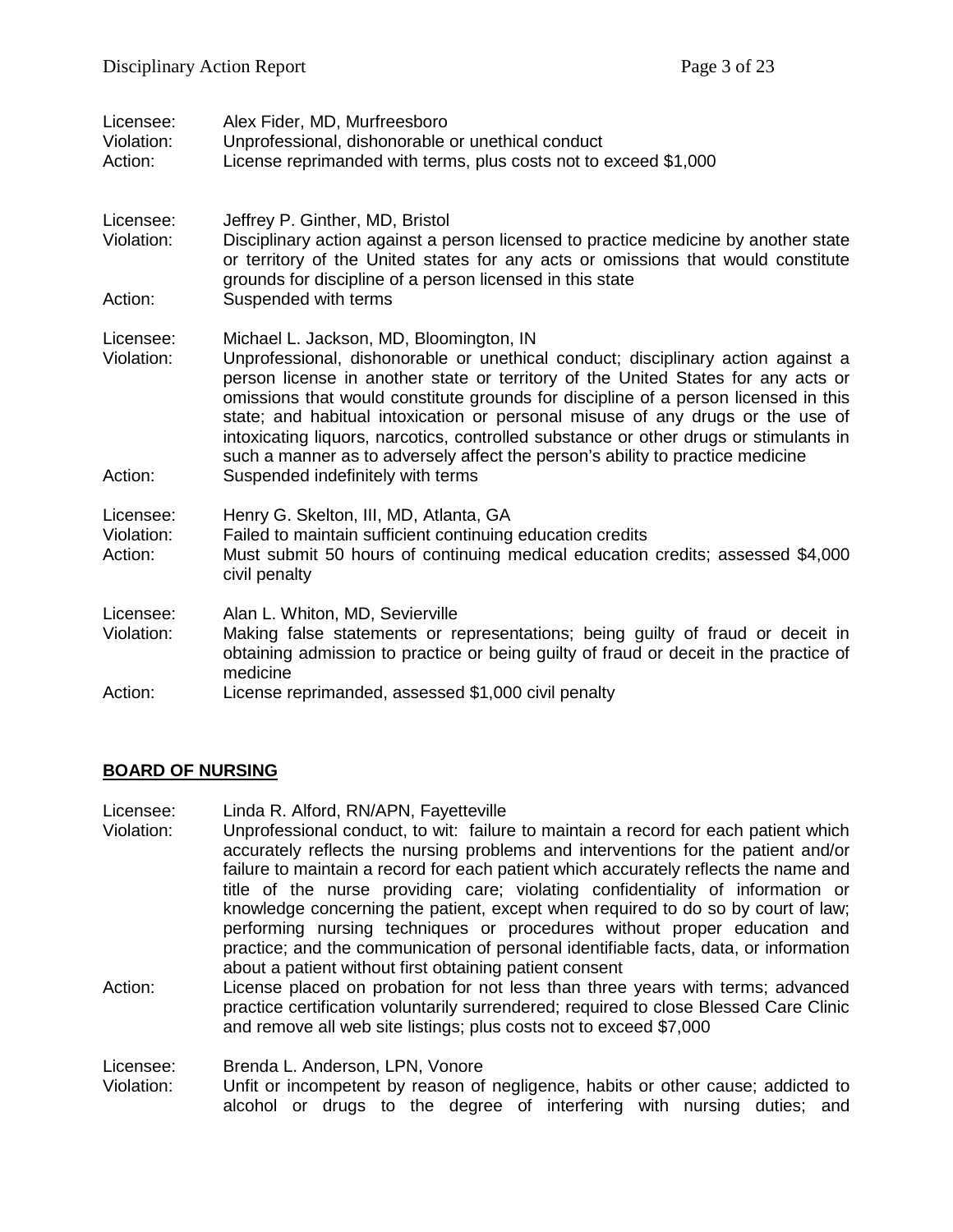|         | unprofessional conduct, to wit: unauthorized use or removal of narcotics, drugs,        |
|---------|-----------------------------------------------------------------------------------------|
|         | supplies, or equipment from any health care facility, school, institution or other      |
|         | work place location; making false or materially incorrect, inconsistent or              |
|         | unintelligible entries in any patient records or in the records of any health care      |
|         | facility, school, institution or other work place location pertaining to the obtaining, |
|         | possessing or administration of any controlled substance as defined in the Federal      |
|         | Controlled Substances Act; and engaging in acts of dishonesty which relate to the       |
|         | practice of nursing                                                                     |
| Action: | License suspended with terms                                                            |
|         |                                                                                         |

Licensee: Lisa Ball-Bowen, RN, Gatlinburg

Violation: Failed to pay student loan

Action: License suspended

Licensee: Deadra L. Ballew, LPN, Athens

- Violation: Unprofessional conduct, to wit: unauthorized use or removal of narcotics, drugs, supplies, or equipment from any health care facility, school, institution or other work place location; and engaging in acts of dishonesty which relate to the practice of nursing
- Action: License suspended with terms; assessed \$1,000 civil penalty

#### Licensee: Amanda L. Basham, RN, Kingsport

- Violation: Unfit or incompetent by reason of negligence, habits or other cause; and unprofessional conduct, to wit: making false or materially incorrect, inconsistent or unintelligible entries in any patient records or in the records of any health care facility, school, institution or other work place location pertaining to the obtaining, possessing or administration of any controlled substance as defined in the Federal Controlled Substances Act; and unauthorized use or removal of narcotics, drugs, supplies, or equipment from any health care facility, school, institution or other work place location
- Action: License suspended with terms

#### Licensee: Brandy Elrod Barnes, RN, Stanton

Violation: Addicted to alcohol or drugs to the degree of interfering with nursing duties; and unprofessional conduct, to wit: making false or materially incorrect, inconsistent or unintelligible entries in any patient records or in the records of any health care facility, school, institution or other work place location pertaining to the obtaining, possessing or administration of any controlled substance as defined in the Federal Controlled Substances Act; unauthorized use or removal of narcotics, drugs, supplies, or equipment from any health care facility, school, institution or other work place location; the use of any intoxicating beverage or the illegal use of any narcotic or dangerous drug while on duty in any health care facility, school, institution, or other work place location; being under the influence of alcoholic beverages, or under the influence of drugs which impair judgment while on duty in any health care facility, school, institution or other work place location; and engaging in acts of dishonesty which relate to the practice of nursing Action: License suspended with terms; assessed cost not to exceed \$500

Licensee: Fancy L. Behme, RN, Hendersonville

Violation: Unfit or incompetent by reason of negligence, habits or other cause; and unprofessional conduct, to wit: making false or materially incorrect, inconsistent or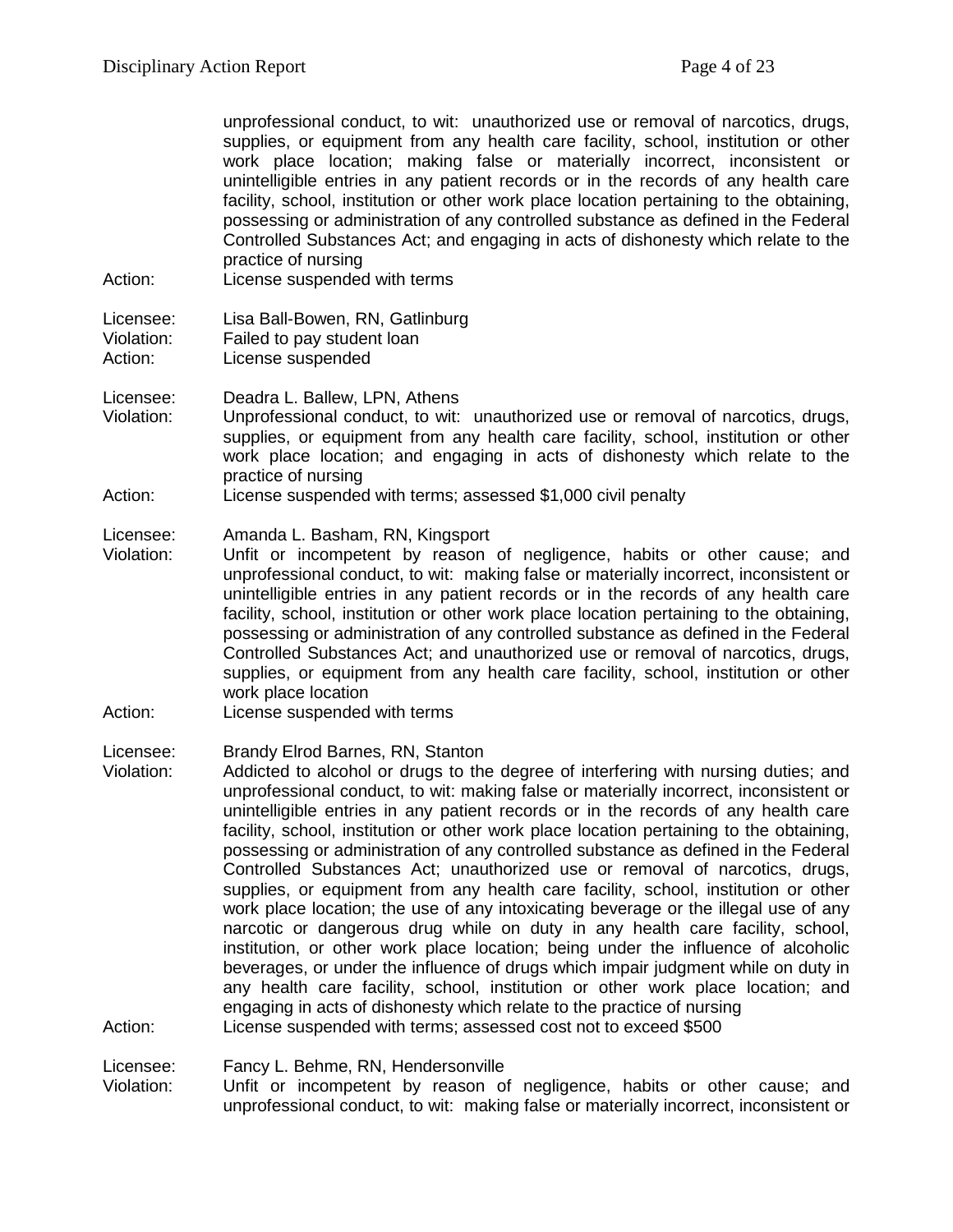unintelligible entries in any patient records or in the records of any health care facility, school, institution or other work place location pertaining to the obtaining, possessing or administration of any controlled substance as defined in the Federal Controlled Substances Act; and being under the influence of alcoholic beverages, or under the influence of drugs which impair judgment while on duty in any health care facility, school, institution or other work place location

Action: License voluntarily surrendered with terms; prohibited from reapplication for no less than two years

Licensee: E. Tracy Bennett, RN, Algood<br>Violation: Guilty of a crime: quilty of fra

- Guilty of a crime; guilty of fraud or deceit in procuring or attempting to procure a license to practice nursing; and unprofessional conduct, to wit: being under the influence of alcoholic beverages, or under the influence of drugs which impair judgment while on duty in any health care facility, school, institution or other work place location
- Action: License revoked

Licensee: Amanda C. Brasher, RN, Humboldt

- Violation: Violation of board order
- Action: License voluntarily surrendered, plus costs not to exceed \$200

Licensee: Jennifer G. Brown, LPN, Oliver Springs, TN

Violation: Addicted to alcohol or drugs to the degree of interfering with nursing duties; unfit or incompetent by reason of negligence, habits or other cause; and unprofessional conduct, to wit: failure to maintain a record for each patient which accurately reflects the nursing problems and interventions for the patient and/or failure to maintain a record for each patient which accurately reflects the name and title of the nurse providing care; making false or materially incorrect, inconsistent or unintelligible entries in any patient records or in the records of any health care facility, school, institution or other work place location pertaining to the obtaining, possessing or administration of any controlled substance as defined in the Federal Controlled Substances Act; unauthorized use or removal of narcotics, drugs, supplies, or equipment from any health care facility, school, institution or other work place location; the use of any intoxicating beverage or the illegal use of any narcotic or dangerous drug while on duty in any health care facility, school, institution, or other work place location; and being under the influence of alcoholic beverages, or under the influence of drugs which impair judgment while on duty in any health care facility, school, institution or other work place location Action: License suspended with terms, plus costs not to exceed \$500

Licensee: Laytheater M. Brown, RN/APN, Clarksville Violation: Unprofessional conduct; and violation or attempted violation, directly or indirectly, or assisting in or abetting the violation of, or conspiring to violate, any provision of this chapter or any lawful order of the board issued pursuant thereto

Action: Advanced practice certification reprimanded; assessed \$2,700 civil penalty

Licensee: Michelle Lee Brown, RN/APN, Murfreesboro<br>Violation: Guilty of a crime, unfit or incompetent by r Guilty of a crime, unfit or incompetent by reason of negligence, habits or other cause; addicted to alcohol or drugs to the degree of interfering with nursing duties; and unprofessional conduct, to wit: failure to maintain a record for each patient which accurately reflects the nursing problems and interventions for the patient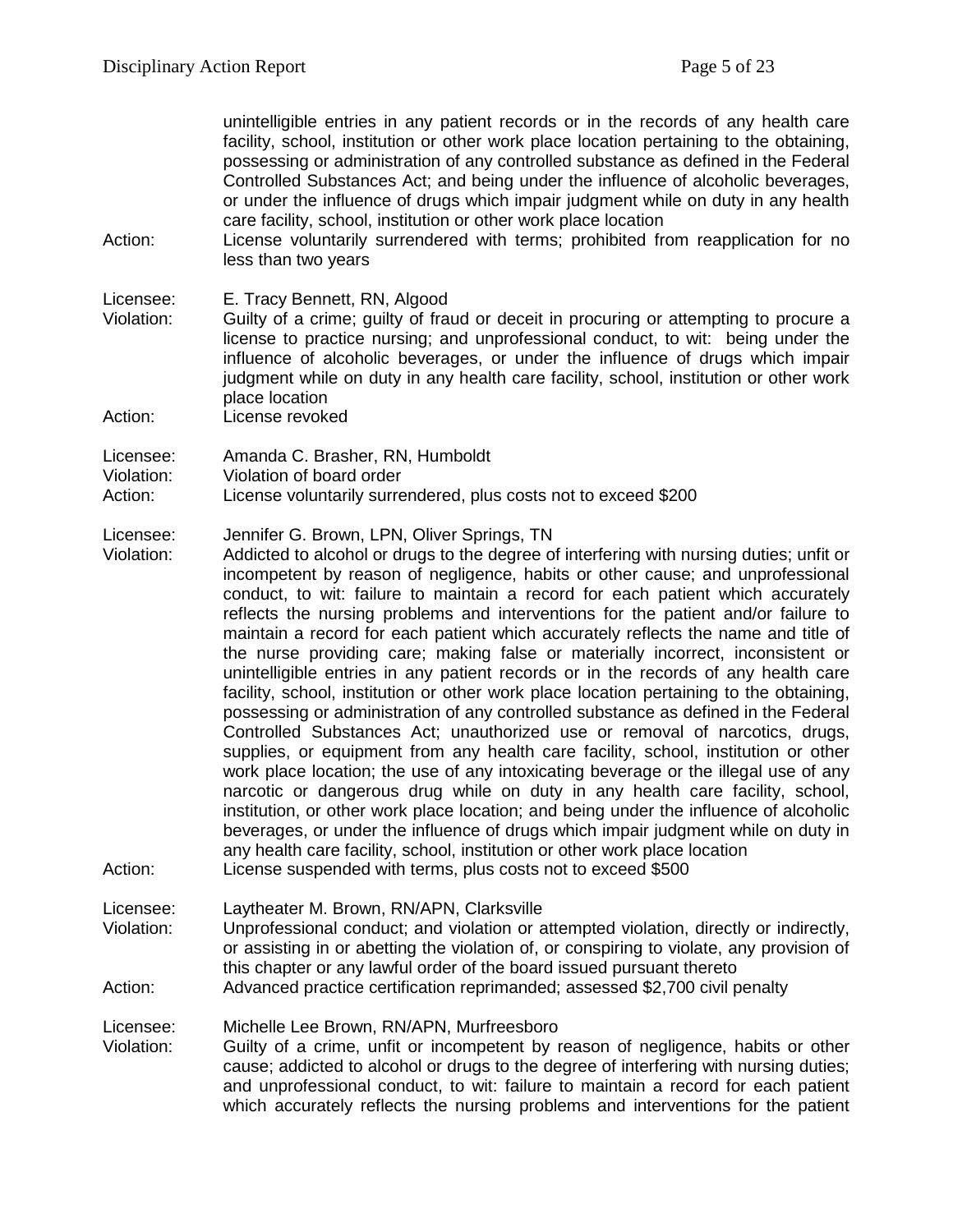and/or failure to maintain a record for each patient which accurately reflects the name and title of the nurse providing care; making false or materially incorrect, inconsistent or unintelligible entries in any patient records or in the records of any health care facility, school, institution or other work place location pertaining to the obtaining, possessing or administration of any controlled substance as defined in the Federal Controlled Substances Act; unauthorized use or removal of narcotics, drugs, supplies, or equipment from any health care facility, school, institution or other work place location; the use of any intoxicating beverage or the illegal use of any narcotic or dangerous drug while on duty in any health care facility, school, institution, or other work place location; being under the influence of alcoholic beverages, or under the influence of drugs which impair judgment while on duty in any health care facility, school, institution or other work place location; overprescribing or prescribing in a manner inconsistent with Rules 1000-04-.08 and -.09; practicing professional nursing in a manner inconsistent with T.C.A. § 63- 7-103; and performing nursing techniques or procedures without proper education and practice

Action: License and advanced practice certification voluntarily surrendered; assessed costs not to exceed \$500

Licensee: Teresa Cantrell, RN, Livingston

Violation: Failed to pay student loan

Action: License suspended

Licensee: Patricia Gayle Carretero, RN, Clarksville<br>Violation: Unfit or incompetent by reason of n

- Unfit or incompetent by reason of negligence, habits or other cause; and unprofessional conduct, to wit: practicing professional nursing in a manner inconsistent with T.C.A. § 63-7-103
- Action: License suspended with terms
- Licensee: Julie L. Cartagena, LPN, Johnson City
- Violation: Unprofessional conduct, to wit: abandoning or neglecting a patient requiring nursing care
- Action: License placed on probation for three years; assessed \$500 civil penalty

Licensee: Linda M. Cegelske, LPN, North Platte, NE

Violation: Unprofessional conduct, to wit: practicing professional nursing in a manner inconsistent with T.C.A. § 63-7-103

Action: License placed on probation with terms

Licensee: Mary E. Chandler, LPN, Murfreesboro

- Violation: Unfit or incompetent by reason of negligence, habits or other cause; abandoning or neglecting a patient requiring nursing care; and unprofessional conduct, to wit: engaging in acts of dishonesty which relate to the practice of nursing
- Action: License reprimanded; placed on probation not less than two years; assessed \$500 civil penalty

Licensee: Andrew J. Cleary, RN, Knoxville<br>Violation: Unfit or incompetent by reason

Unfit or incompetent by reason of negligence, habits or other cause; addicted to alcohol or drugs to the degree of interfering with nursing duties; and unprofessional conduct, to wit: unauthorized use or removal of narcotics, drugs, supplies, or equipment from any health care facility, school, institution or other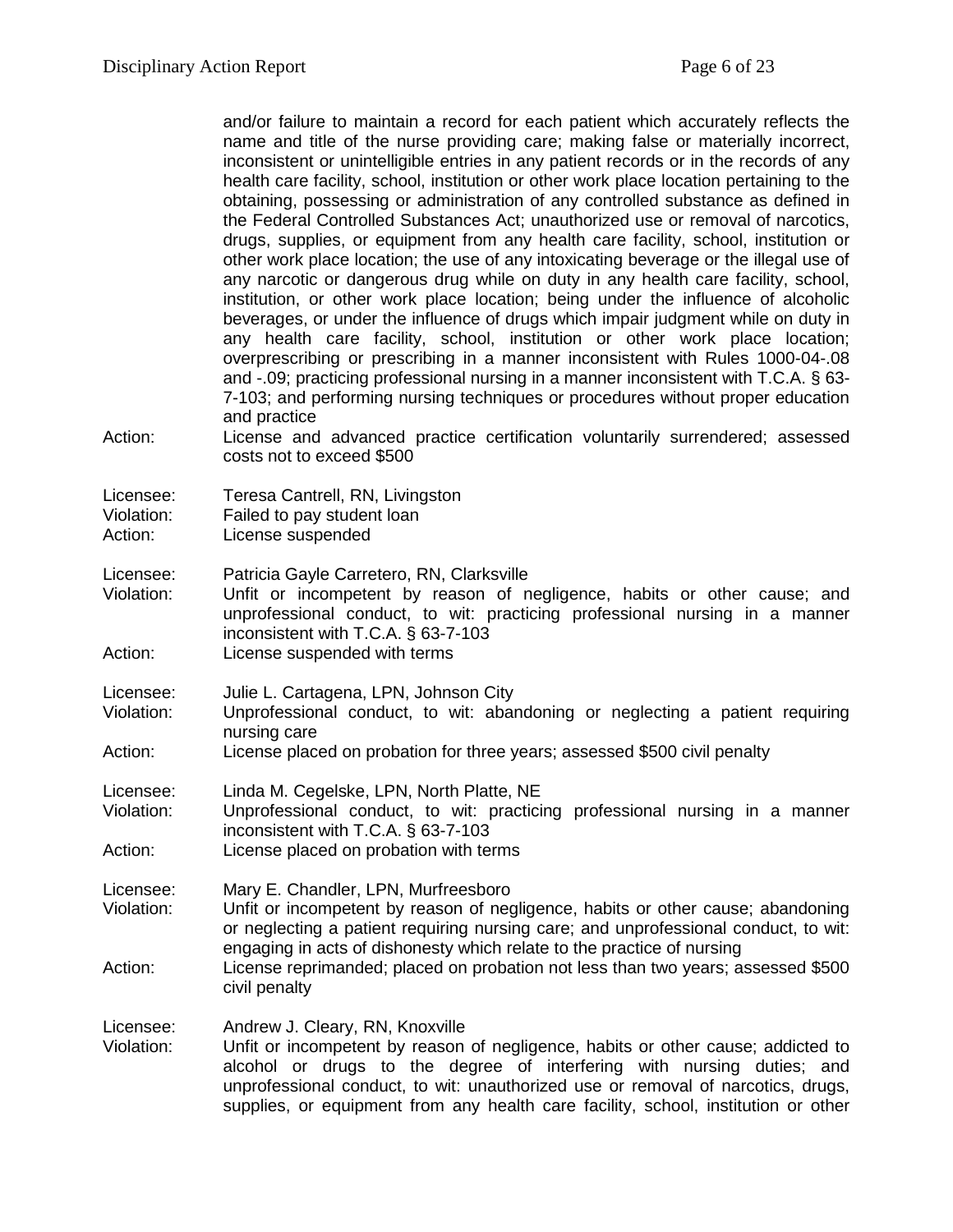| Action:                            | work place location<br>License suspended; suspension stayed; placed on probation to run concurrent<br>with TNPAP contract, but not less than three years                                                                                                                                                                                                                                                                                                                                                                                                                                                 |
|------------------------------------|----------------------------------------------------------------------------------------------------------------------------------------------------------------------------------------------------------------------------------------------------------------------------------------------------------------------------------------------------------------------------------------------------------------------------------------------------------------------------------------------------------------------------------------------------------------------------------------------------------|
| Licensee:<br>Violation:            | Kristin Clevinger, RN, Blountville<br>Unfit or incompetent by reason of negligence, habits or other cause; and failure to<br>maintain a record for each patient which accurately reflects the nursing problems<br>and interventions for the patient and/or failure to maintain a record for each patient<br>which accurately reflects the name and title of the nurse providing care                                                                                                                                                                                                                     |
| Action:                            | License reprimanded                                                                                                                                                                                                                                                                                                                                                                                                                                                                                                                                                                                      |
| Licensee:<br>Violation:            | Jerome J. Cohan, RN/APN, Jonesbourough<br>Unfit or incompetent by reason of negligence, habits or other cause; and<br>unprofessional conduct, to wit: failure to maintain a record for each patient which<br>accurately reflects the nursing problems and interventions for the patient and/or<br>failure to maintain a record for each patient which accurately reflects the name and<br>title of the nurse providing care; abandoning or neglecting a patient requiring<br>nursing care; and engaging in acts of dishonesty which relate to the practice of<br>nursing                                 |
| Action:                            | License reprimanded; advanced practice certification suspended at least six<br>months with terms                                                                                                                                                                                                                                                                                                                                                                                                                                                                                                         |
| Licensee:<br>Violation:            | Larry M. Crockett, RN/APN, Franklin<br>Unfit or incompetent by reason of negligence, habits or other cause; and<br>unprofessional conduct, and practicing professional nursing in a manner<br>inconsistent with T.C.A. § 63-7-103                                                                                                                                                                                                                                                                                                                                                                        |
| Action:                            | License and advanced practice certification suspended with terms                                                                                                                                                                                                                                                                                                                                                                                                                                                                                                                                         |
| Licensee:<br>Violation:<br>Action: | Melissa D. Davis, LPN, Waverly<br>Unfit or incompetent by reason of negligence, habits or other cause; and<br>unprofessional conduct, to wit: failure to maintain a record for each patient which<br>accurately reflects the nursing problems and interventions for the patient and/or<br>failure to maintain a record for each patient which accurately reflects the name and<br>title of the nurse providing care; and engaging in acts of dishonesty which relate to<br>the practice of nursing<br>License placed on probation for no less than two years with terms; assessed \$850<br>civil penalty |
|                                    |                                                                                                                                                                                                                                                                                                                                                                                                                                                                                                                                                                                                          |
| Licensee:<br>Violation:            | Daniel Del Toro, RN, Knoxville<br>Addicted to alcohol or drugs to the degree of interfering with nursing duties; unfit or<br>incompetent by reason of negligence, habits or other cause; and unprofessional<br>conduct, to wit: unauthorized use or removal of narcotics, drugs, supplies, or<br>equipment from any health care facility, school, institution or other work place<br>location                                                                                                                                                                                                            |
| Action:                            | License suspended with terms                                                                                                                                                                                                                                                                                                                                                                                                                                                                                                                                                                             |
| Licensee:<br>Violation:            | Tasma Graham-Doaks, RN/APN, Humboldt<br>Violation or attempted violation, directly or indirectly, or assisting in or abetting the<br>violation of, or conspiring to violate, any provision of this chapter or any lawful<br>order of the board issued pursuant thereto; and failure to update formulary with the<br><b>Board</b>                                                                                                                                                                                                                                                                         |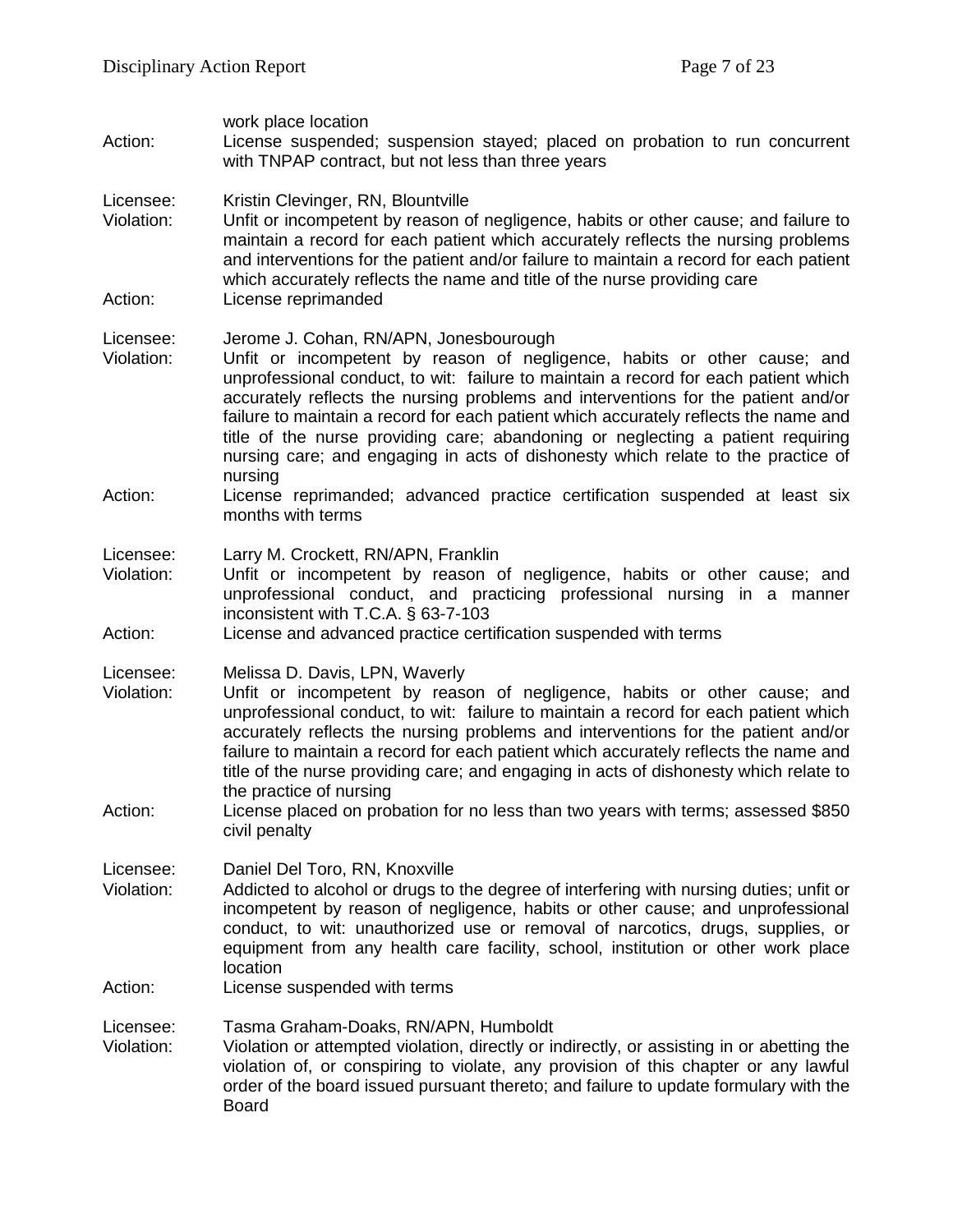Action: Advanced practice certification reprimanded; assessed \$1,900 civil penalty

Licensee: Anna Elliott Douglass, RN, Nashville<br>Violation: Unprofessional conduct. to wit: imp

Unprofessional conduct, to wit: impersonating another licensed practitioner and engaging in acts of dishonesty which relate to the practice of nursing Action: License suspended with terms

Licensee: Brenda G. Duncan, RN, Chuckey

- Violation: Guilty of a crime; addicted to alcohol or drugs to the degree of interfering with nursing duties; and engaging in acts of dishonesty which relate to the practice of nursing
- Action: License suspended with terms; assessed costs not to exceed \$500

| Licensee:  | Jessica Fentress, RN, White House |
|------------|-----------------------------------|
| Violation: | Failed to pay student loan        |
| Action:    | License suspended                 |

Licensee: Monica Fountain, RN, Lumberton, MS

- Violation: Unfit or incompetent by reason of negligence, habits or other cause; and unprofessional conduct, to wit: unauthorized use or removal of narcotics, drugs, supplies, or equipment from any health care facility, school, institution or other work place location; the use of any intoxicating beverage or the illegal use of any narcotic or dangerous drug while on duty in any health care facility, school, institution, or other work place location; being under the influence of alcoholic beverages, or under the influence of drugs which impair judgment while on duty in any health care facility, school, institution or other work place location; and making false or materially incorrect, inconsistent or unintelligible entries in any patient records or in the records of any health care facility, school, institution or other work place location pertaining to the obtaining, possessing or administration of any controlled substance as defined in the Federal Controlled Substances Act
- Action: Privilege revoked; ordered to cease and desist practice in the state of Tennessee; assessed \$1,000 civil penalty, plus costs not to exceed \$3,000
- Licensee: Joshua Lee Frazier, RN, Mt. Juliet
- Violation: Unprofessional conduct, to wit: unauthorized use or removal of narcotics, drugs, supplies, or equipment from any health care facility, school, institution or other work place location; the use of any intoxicating beverage or the illegal use of any narcotic or dangerous drug while on duty in any health care facility, school, institution, or other work place location; and being under the influence of alcoholic beverages, or under the influence of drugs which impair judgment while on duty in any health care facility, school, institution or other work place location
- Action: License suspended with suspension stayed; placed on probation to run concurrent with the TNPAP contract, but not less than three years

Licensee: Kimberly D. Freeman, LPN, Memphis

- Violation: Unprofessional conduct, to wit: intentionally or negligently causing physical or emotional injury to a patient
- Action: License voluntarily surrendered
- Licensee: Caprice Fussell, RN/APN, Nashville
- Violation: Guilty of a crime; and unprofessional conduct, to wit: making false or materially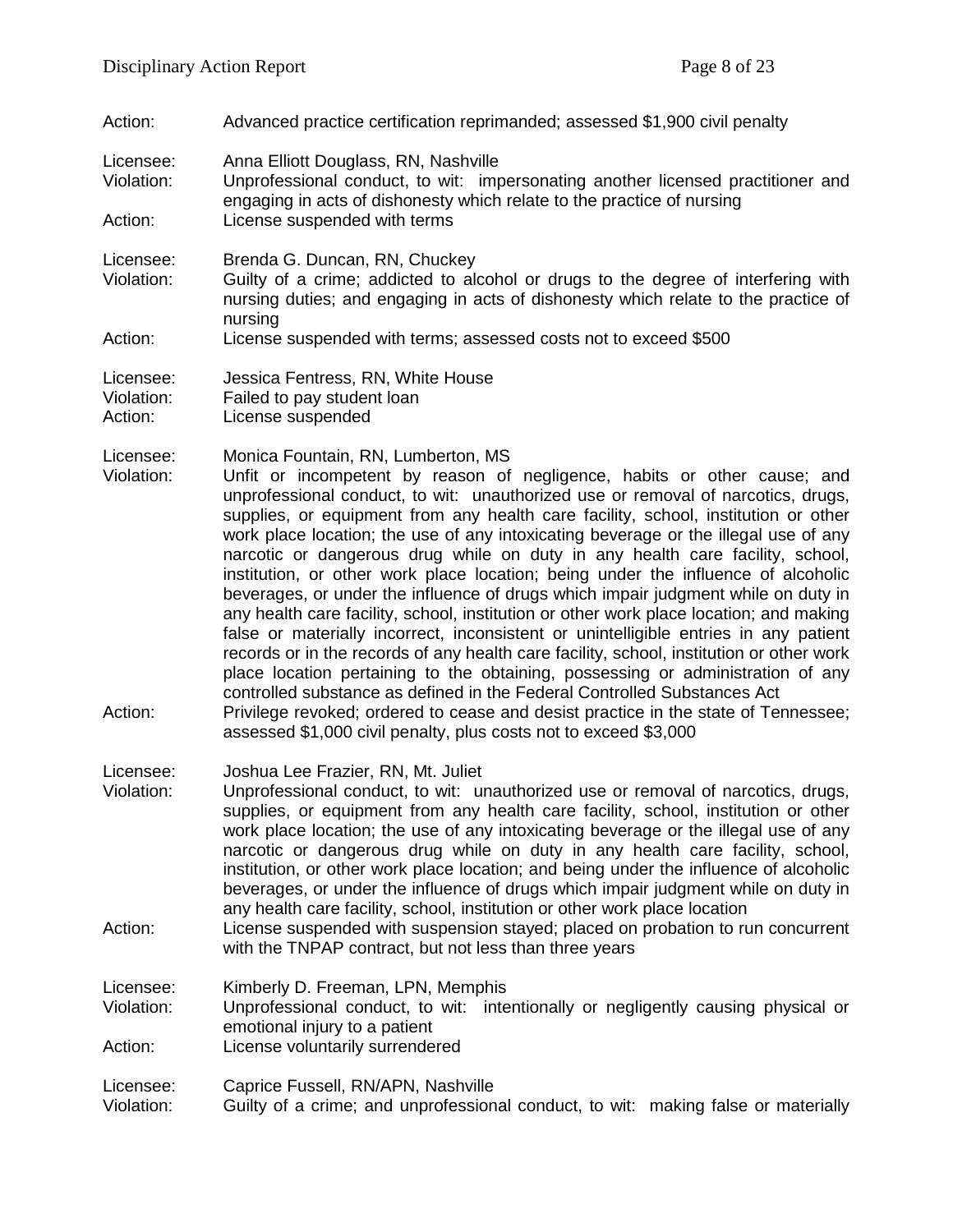incorrect, inconsistent or unintelligible entries in any patient records or in the records of any health care facility, school, institution or other work place location pertaining to the obtaining, possessing or administration of any controlled substance as defined in the Federal Controlled Substances Act; overprescribing or prescribing in a manner inconsistent with Rules 1000-04-.08 and .09

- Action: License reprimanded; advanced practice certification placed on probation for three years with terms; assessed \$1,500 civil penalty
- Licensee: Peggy J. Gilliam, RN/APN, Memphis<br>Violation: Addicted to alcohol or drugs to the
- Addicted to alcohol or drugs to the degree of interfering with nursing duties; and unprofessional conduct, to wit: unauthorized use or removal of narcotics, drugs, supplies, or equipment from any health care facility, school, institution or other work place location; the use of any intoxicating beverage or the illegal use of any narcotic or dangerous drug while on duty in any health care facility, school, institution, or other work place location; being under the influence of alcoholic beverages, or under the influence of drugs which impair judgment while on duty in any health care facility, school, institution or other work place location; and engaging in acts of dishonesty which relate to the practice of nursing Action: License and advanced practice certification voluntarily surrendered
- Licensee: Jeanine Gilbert, RN, Murfreesboro
- Violation: Failed to pay student loan
- Action: License suspended
- Licensee: Sara A. Goyer, LPN, Jackson
- Violation: Unfit or incompetent by reason of negligence, habits or other cause; and unprofessional conduct, to wit: failure to maintain a record for each patient which accurately reflects the nursing problems and interventions for the patient and/or failure to maintain a record for each patient which accurately reflects the name and title of the nurse providing care; practicing professional nursing in a manner inconsistent with T.C.A. §63-7-108; and engaging in acts of dishonesty which relate to the practice of nursing
- Action: License placed on probation for three years with terms; assessed \$250 civil penalty
- Licensee: Mary E. Grey, RN, Gallatin
- Violation: Guilty of a crime; unfit or incompetent by reason of negligence, habits or other cause; addicted to alcohol or drugs to the degree of interfering with nursing duties;<br>and unprofessional conduct, to wit: making false or materially incorrect, making false or materially incorrect, inconsistent or unintelligible entries in any patient records or in the records of any health care facility, school, institution or other work place location pertaining to the obtaining, possessing or administration of any controlled substance as defined in the Federal Controlled Substances Act; unauthorized use or removal of narcotics, drugs, supplies, or equipment from any health care facility, school, institution or other work place location; the use of any intoxicating beverage or the illegal use of any narcotic or dangerous drug while on duty in any health care facility, school, institution, or other work place location; and engaging in acts of dishonesty which relate to the practice of nursing
- Action: License suspended with terms
- Licensee: Tiffany Nashae Griffith, LPN, Jacksboro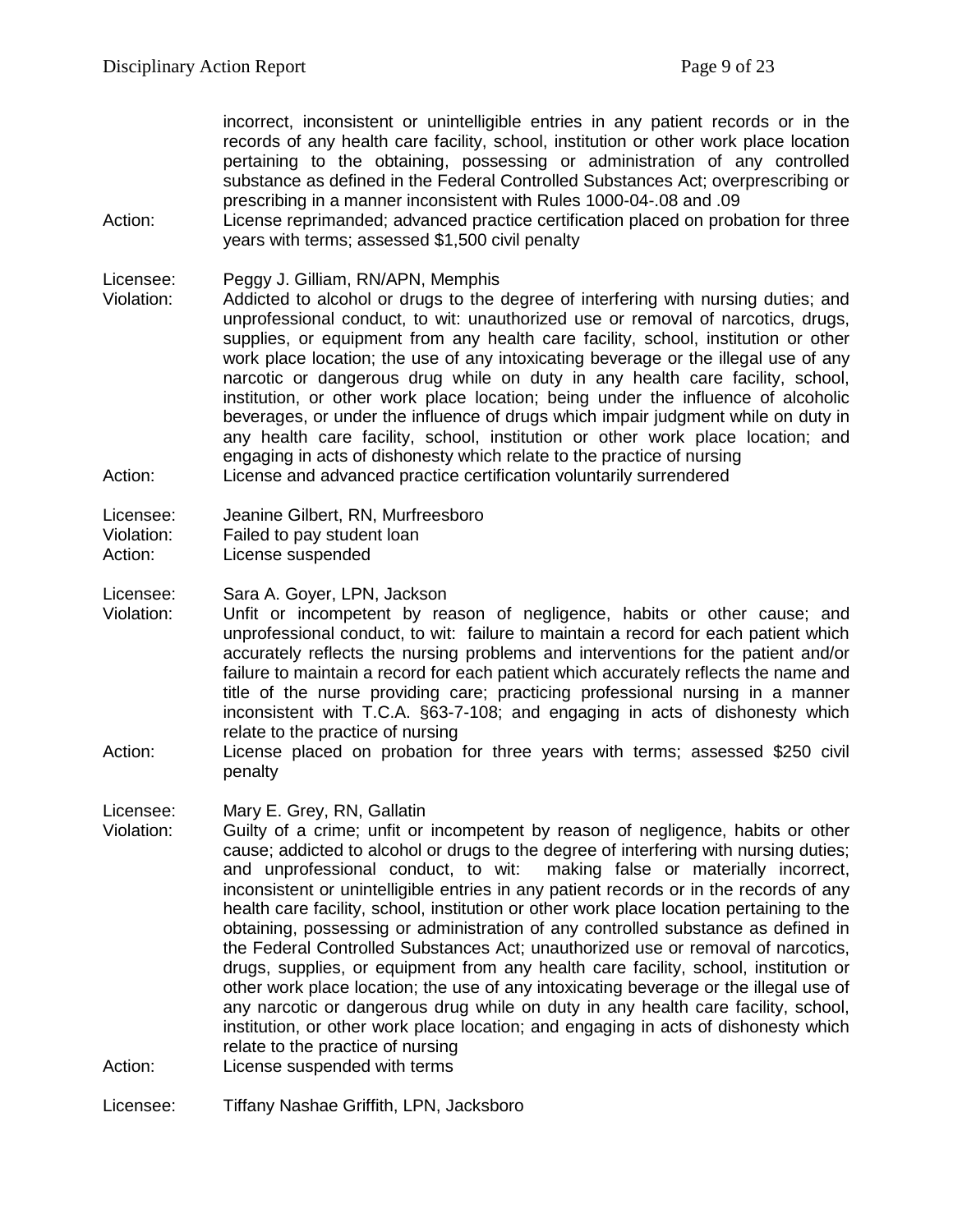- Violation: Guilty of a crime; and unprofessional conduct, to wit: unauthorized use or removal of narcotics, drugs, supplies, or equipment from any health care facility, school, institution or other work place location
- Action: License suspended with terms; assessed costs not to exceed \$500

Licensee: Lorraine L. Gulley, RN, Collegedale

Violation: Unprofessional conduct, to wit: intentionally or negligently causing physical or emotional injury to a patient

Action: License placed on probation with terms

Licensee: Kelly T. Hall, RN, Hernando, MS

- Violation: Guilty of a crime; unfit or incompetent by reason of negligence, habits or other cause; and unprofessional conduct, to wit: unauthorized use or removal of narcotics, drugs, supplies, or equipment from any health care facility, school, institution or other work place location; making false or materially incorrect, inconsistent or unintelligible entries in any patient records or in the records of any health care facility, school, institution or other work place location pertaining to the obtaining, possessing or administration of any controlled substance as defined in the Federal Controlled Substances Act; and engaging in acts of dishonesty which relate to the practice of nursing
- Action: License suspended with terms; assessed \$300 civil penalty, plus costs not to exceed \$2,000

# Licensee: Mallory J. Hamsher, RN/APN, Memphis<br>Violation: Unfit or incompetent by reason of r

- Unfit or incompetent by reason of negligence, habits or other cause; and unprofessional conduct, to wit: failure to maintain a record for each patient which accurately reflects the nursing problems and interventions for the patient and/or failure to maintain a record for each patient which accurately reflects the name and title of the nurse providing care; making false or materially incorrect, inconsistent or unintelligible entries in any patient records or in the records of any health care facility, school, institution or other work place location pertaining to the obtaining, possessing or administration of any controlled substance as defined in the Federal Controlled Substances Act; overprescribing or prescribing in a manner inconsistent with Rules 1000-04-.08 and -.09; engaging in acts of dishonesty which relate to the practice of nursing; and a nurse who has been issued a certificate of fitness shall file a notice with the Board of Nursing containing: (a) the nurse's full name; (b) a copy of the formulary describing the categories of legend drugs to be prescribed and/or issued by the nurse; and (c) the name of the licensed physician having supervision, control and responsibility for prescriptive services rendered by the nurse
- Action: APN certification revoked; multistate privilege voided; must obtain thirty (30) hours of CE, with fifteen (15) in controlled substances and remaining fifteen (15) split between ethics and courses in documentation; assessed \$3,400 civil penalty, plus costs not to exceed \$30,000

Licensee: Tonya Denise Hileman, RN, Harriman<br>Violation: Guilty of a crime: unfit or incompeter

Guilty of a crime; unfit or incompetent by reason of negligence, habits or other cause; addicted to alcohol or drugs to the degree of interfering with nursing duties; and unprofessional conduct, to wit: unauthorized use or removal of narcotics, drugs, supplies, or equipment from any health care facility, school, institution or other work place location; the use of any intoxicating beverage or the illegal use of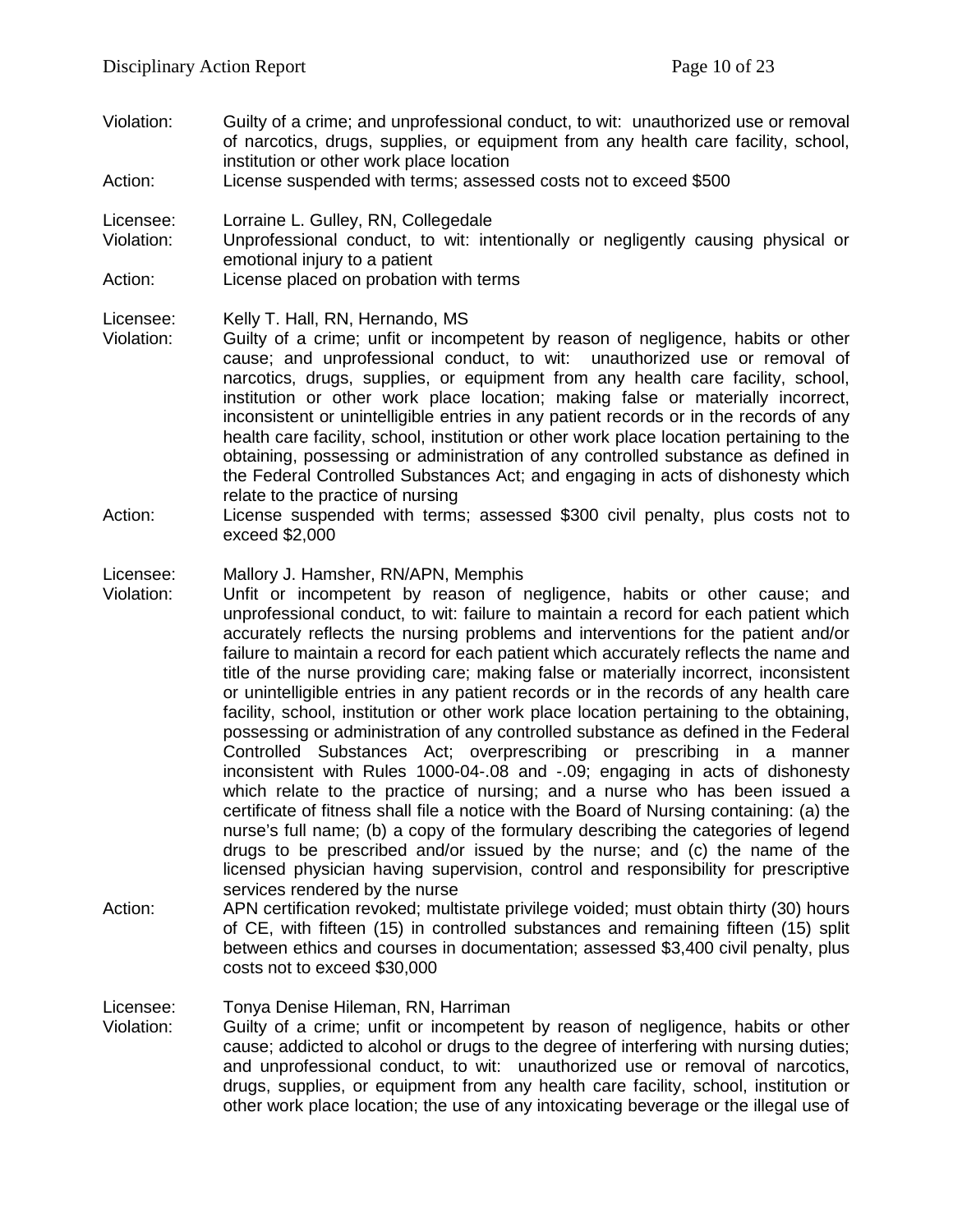any narcotic or dangerous drug while on duty in any health care facility, school, institution, or other work place location; being under the influence of alcoholic beverages, or under the influence of drugs which impair judgment while on duty in any health care facility, school, institution or other work place location; and engaging in acts of dishonesty which relate to the practice of nursing

Action: License suspended with terms

| Licensee:        | Tony L. Hill, RN, Oakfield   |
|------------------|------------------------------|
| Violation:       | Guilty of a crime            |
| $\Lambda$ otion: | License suspended with terms |

Action: License suspended with terms

Licensee: Judith B. Hobdy, RN, Ooltewah

Violation: Unprofessional conduct, to wit: overprescribing or prescribing in a manner inconsistent with Rules 1000-04-.08 and -.09; and practicing professional nursing in a manner inconsistent with T.C.A. § 63-7-103

Action: License placed on probation for not less than 18 months; assessed \$1,000 civil penalty

Licensee: Andrea L. Hollis, RN, Hixson

Violation: Unfit or incompetent by reason of negligence, habits or other cause; addicted to alcohol or drugs to the degree of interfering with nursing duties; and unprofessional conduct, to wit: unauthorized use or removal of narcotics, drugs, supplies, or equipment from any health care facility, school, institution or other work place location; and being under the influence of alcoholic beverages, or under the influence of drugs which impair judgment while on duty in any health care facility, school, institution or other work place location

Action: License suspended with terms; assessed costs not to exceed \$300

Licensee: Traci C. Hoover, RN, Rockford

- Violation: Unfit or incompetent by reason of negligence, habits or other cause; and unprofessional conduct, to wit: failure to maintain a record for each patient which accurately reflects the nursing problems and interventions for the patient and/or failure to maintain a record for each patient which accurately reflects the name and title of the nurse providing care; and unauthorized use or removal of narcotics, drugs, supplies or equipment from any health care facility, school, institution or other work place location
- Action: License suspended with terms

Licensee: Leslie F. Houghton, RN, Elizabethton

- Violation: Unfit or incompetent by reason of negligence, habits or other cause; and unprofessional conduct, to wit: unauthorized use or removal of narcotics, drugs, supplies or equipment from any health care facility, school, institution or other work place location
- Action: License revoked; assessed \$2,000 civil penalty; assessed costs not to exceed \$3,000

Licensee: Leigh P. Johnson, RN, Nashville<br>Violation: Unfit or incompetent by reasc

- Unfit or incompetent by reason of negligence, habits or other cause; and unprofessional conduct, to wit: engaging in acts of dishonesty which relate to the practice of nursing
- Action: License reprimanded; assessed \$500 civil penalty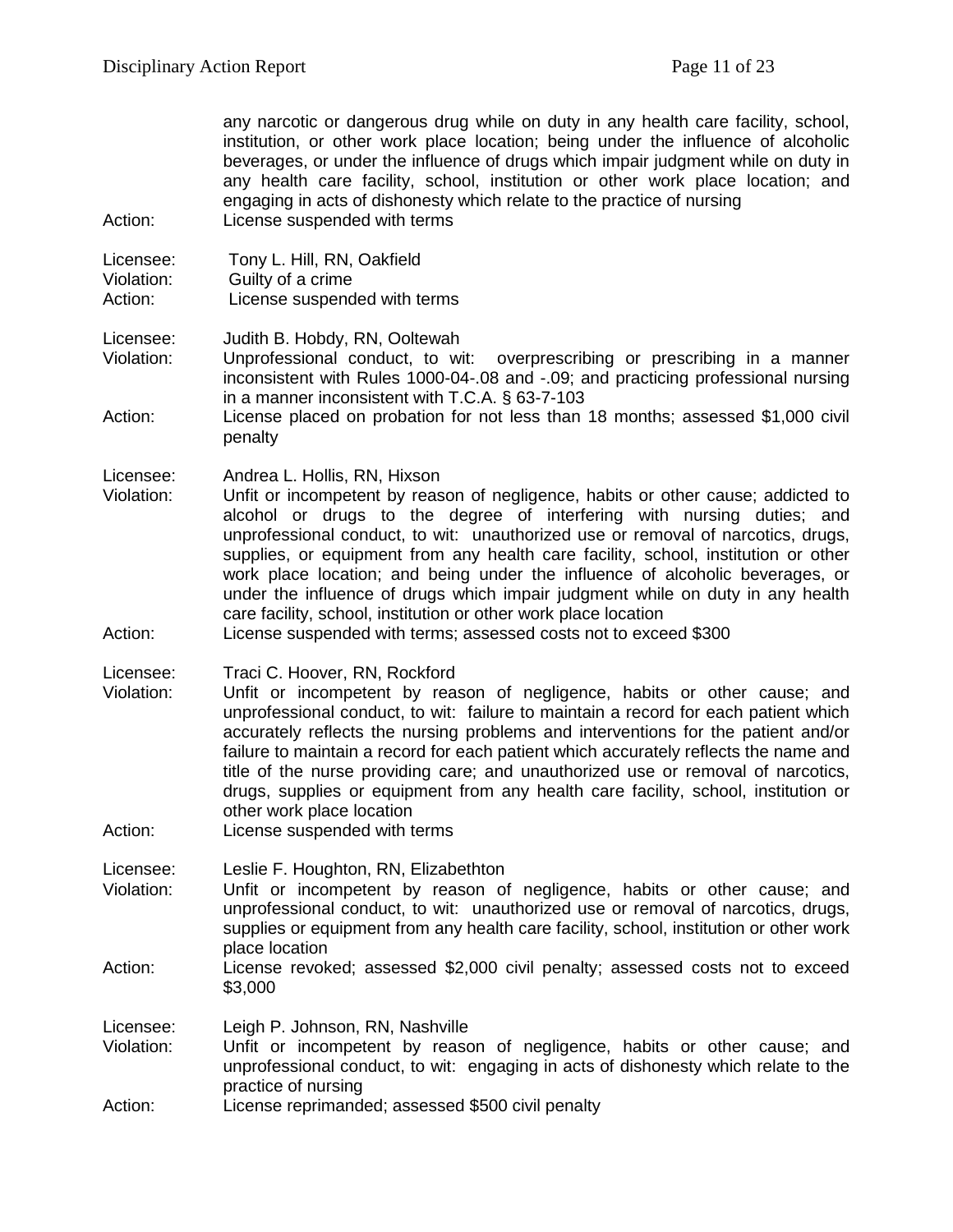Licensee: Patricia Jones, RN, Nashville Violation: Failed to pay student loan Action: License suspended

Licensee: John D. Kelly, RN, Cookeville

Violation: Unfit or incompetent by reason of negligence, habits or other cause; and unprofessional conduct, to wit: unauthorized use or removal of narcotics, drugs, supplies, or equipment from any health care facility, school, institution or other work place location; the use of any intoxicating beverage or the illegal use of any narcotic or dangerous drug while on duty in any health care facility, school, institution, or other work place location; and being under the influence of alcoholic beverages or under the influence of drugs which impair judgment while on duty in any health care facility, school, institution or other workplace location Action: License revoked; revocation stayed; placed on suspension with terms

Licensee: Lorri Ann Kolczycki, RN, Lafayette

Violation: Unfit or incompetent by reason of negligence, habits or other cause; and unprofessional conduct, to wit: the use of any intoxicating beverage or the illegal use of any narcotic or dangerous drug while on duty in any health care facility, school, institution, or other work place location; and being under the influence of alcoholic beverages, or under the influence of drugs which impair judgment while on duty in any health care facility, school, institution or other work place location Action: License voluntarily surrendered

Licensee: Lani Michelle Kraft, RN, Clarksville

- Violation: Unprofessional conduct, to wit: unauthorized use or removal of narcotics, drugs, supplies, or equipment from any health care facility, school, institution or other work place location
- Action: License suspended with terms

Licensee: Donna Renee Lance, RN, McMinnville<br>Violation: Unfit or incompetent by reason of

- Unfit or incompetent by reason of negligence, habits or other cause; and unprofessional conduct, to wit: intentionally or negligently causing physical or emotional injury to a patient; failure to maintain a record for each patient which accurately reflects the nursing problems and interventions for the patient and/or failure to maintain a record for each patient which accurately reflects the name and title of the nurse providing care; abandoning or neglecting a patient requiring nursing care; and engaging in acts of dishonesty which relate to the practice of nursing
- Action: License placed on probation with terms; assessed \$1,000 civil penalty

Licensee: Charles R. Larmore, RN/APN, East Ridge

Violation: Guilty of a crime; has violated or attempted to violate, directly or indirectly, or assisted in or abetted the violation of or conspired to violate any provision of this chapter or any lawful order of the board issued pursuant thereto; and unprofessional conduct, to wit: aiding, abetting, assisting or hiring an individual to violate or circumvent any law or duly promulgated rule intended to guide the conduct of a nurse or any licensed health care provider; failing to take appropriate action in safeguarding the patient from incompetent health care practices; failing to report through proper channels facts known to the individual regarding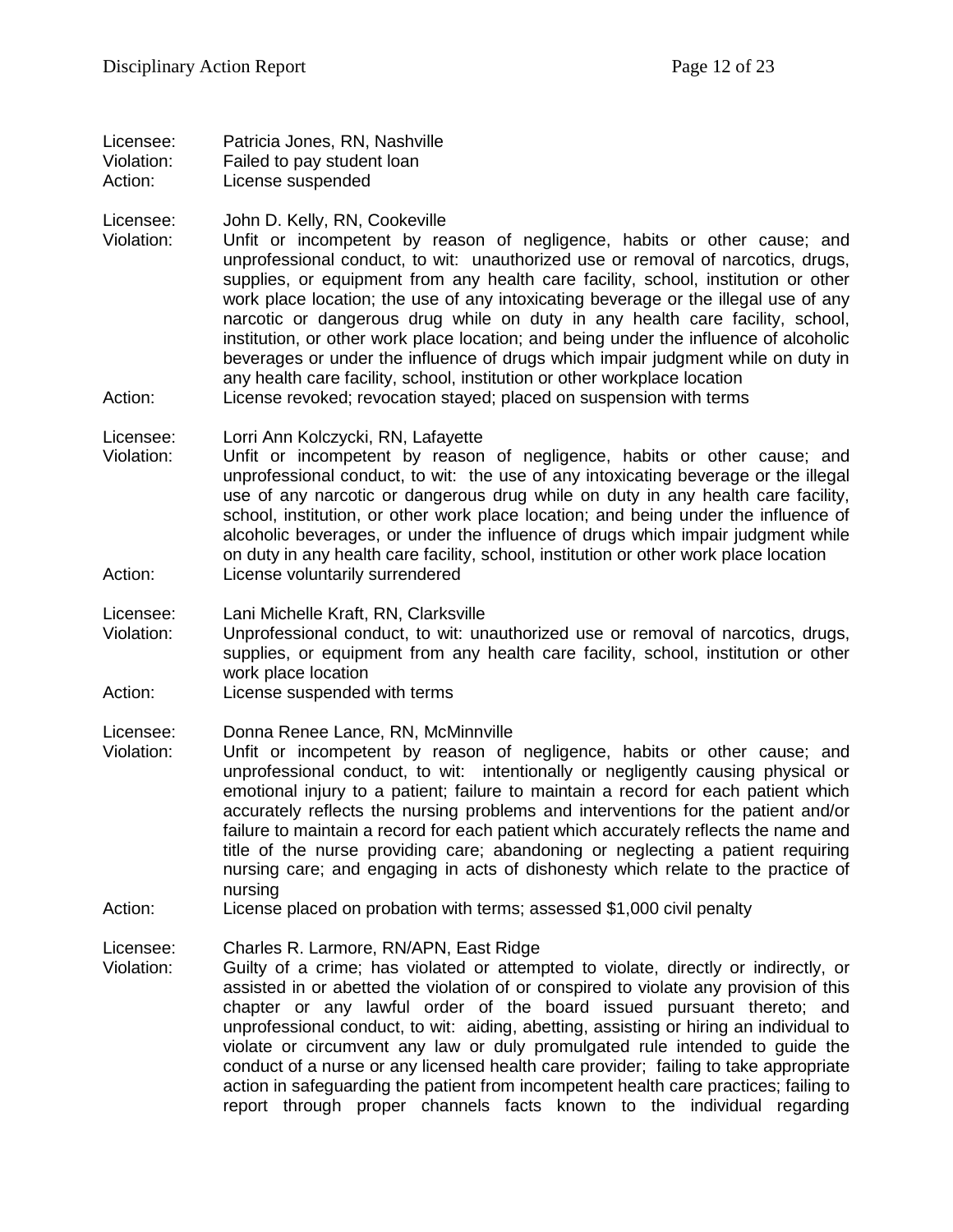incompetent, unethical or illegal practice of any health care provider; overprescribing or prescribing in a manner inconsistent with Rules 1000-04-.08 and -.09; and engaging in acts of dishonesty which relate to the practice of nursing Action: License and advanced practice certification revoked

Licensee: Kellie E. Lawhorn, LPN, Seymour

Violation: Unfit or incompetent by reason of negligence, habits or other cause; and unprofessional conduct, to wit: failure to maintain a record for each patient which accurately reflects the nursing problems and interventions for the patient and/or failure to maintain a record for each patient which accurately reflects the name and title of the nurse providing care; practicing professional nursing in a manner inconsistent with T.C.A. § 63-7-108; and engaging in acts of dishonesty which relate to the practice of nursing

Action: License placed on probation three years with terms; assessed \$800 civil penalty

Licensee: Lisa Lee Livesay, RN, Crossville

- Violation: Unfit or incompetent by reason of negligence, habits or other cause; and unprofessional conduct, to wit: making false or materially incorrect, inconsistent or unintelligible entries in any patient records or in the records of any health care facility, school, institution or other work place location pertaining to the obtaining, possessing or administration of any controlled substance as defined in the Federal Controlled Substances Act; unauthorized use or removal of narcotics, drugs, supplies, or equipment from any health care facility, school, institution or other work place location; and engaging in acts of dishonesty which relate to the practice of nursing
- Action: License revoked; revocation stayed; suspended with terms

Licensee: Tamara K. Mathes, LPN, Crossville

- Violation: Unfit or incompetent by reason of negligence, habits or other cause; and unprofessional conduct, to wit: failure to maintain a record for each patient which accurately reflects the nursing problems and interventions for the patient and/or failure to maintain a record for each patient which accurately reflects the name and title of the nurse providing care; and engaging in acts of dishonesty which relate to the practice of nursing
- Action: License placed on probation for one year with terms; assessed \$500 civil penalty

Licensee: Katherine McKay, RN, Memphis

- Violation: Failed to pay student loan<br>Action: License suspended
- License suspended

Licensee: Bryan W. McRae, RN, Collierville

- Violation: Unprofessional conduct, to wit: intentionally or negligently causing physical or emotional injury to a patient
- Action: License placed on probation for one year with terms; assessed \$1,000 civil penalty

Licensee: Nettie E. Moore, LPN, Chattanooga<br>Violation: Unfit or incompetent by reason

Unfit or incompetent by reason of negligence, habits or other cause; and unprofessional conduct, to wit: addicted to alcohol or drugs to the degree of interfering with nursing duties; failure to maintain a record for each patient which accurately reflects the nursing problems and interventions for the patient and/or failure to maintain a record for each patient which accurately reflects the name and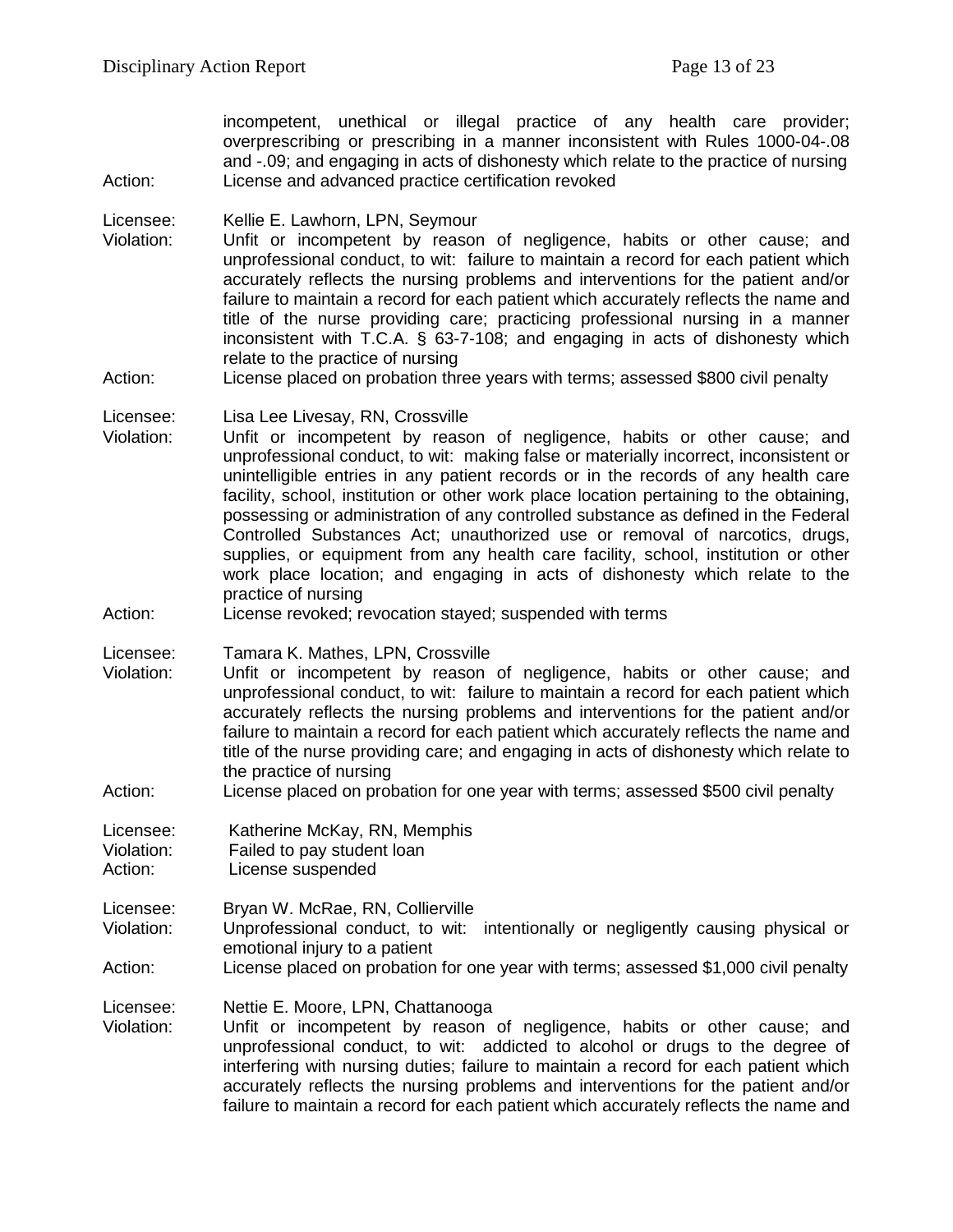| Action:                            | title of the nurse providing care; making false or materially incorrect, inconsistent<br>or unintelligible entries in any patient records or in the records of any health care<br>facility, school, institution or other work place location pertaining to the obtaining,<br>possessing or administration of any controlled substance as defined in the Federal<br>Controlled Substances Act; and being under the influence of alcoholic beverages,<br>or under the influence of drugs which impair judgment while on duty in any health<br>care facility, school, institution or other work place location<br>License voluntarily surrendered; assessed costs not to exceed \$500 |
|------------------------------------|------------------------------------------------------------------------------------------------------------------------------------------------------------------------------------------------------------------------------------------------------------------------------------------------------------------------------------------------------------------------------------------------------------------------------------------------------------------------------------------------------------------------------------------------------------------------------------------------------------------------------------------------------------------------------------|
| Licensee:<br>Violation:<br>Action: | Bradley N. Mosley, LPN, Columbia<br>Unfit or incompetent by reason of negligence, habits or other cause; and<br>unprofessional conduct, to wit: being under the influence of alcoholic beverages,<br>or under the influence of drugs which impair judgment while on duty in any health<br>care facility, school, institution or other work place location<br>License voluntarily surrendered                                                                                                                                                                                                                                                                                       |
| Licensee:<br>Violation:<br>Action: | Jennifer V. Neel, RN/APN, Mount Pleasant<br>Violation or attempted violation, directly or indirectly, or assisting in or abetting the<br>violation of, or conspiring to violate, any provision of this chapter or any lawful<br>order of the board issued pursuant thereto; and failure to update formulary with the<br><b>Board</b><br>Assessed \$1,800 civil penalty                                                                                                                                                                                                                                                                                                             |
| Licensee:<br>Violation:<br>Action: | Suzanne R. Prince, LPN, Spring Hill<br>Guilty of fraud or deceit in procuring or attempting to procure a license to practice<br>nursing; and unprofessional conduct, to wit: revocation, surrender, probation or<br>other discipline of a license to practice nursing by another state or territory of the<br>United States for any act or omission which would constitute grounds for the<br>revocation, suspension, probation or other discipline of a license in this state<br>License revoked; assessed \$1,000 civil penalty, plus costs not to exceed \$1,500                                                                                                                |
| Licensee:<br>Violation:<br>Action: | James A. Rader, RN, Knoxville<br>Unfit or incompetent by reason of negligence, habits or other cause; and<br>unprofessional conduct, to wit: addicted to alcohol or drugs to the degree of<br>interfering with nursing duties; and being under the influence of alcoholic<br>beverages, or under the influence of drugs which impair judgment while on duty in<br>any health care facility, school, institution or other work place location<br>License suspended with terms                                                                                                                                                                                                       |
| Licensee:<br>Violation:<br>Action: | Amanda M. Rich, LPN, Rockwood<br>Guilty of a crime; unfit or incompetent by reason of negligence, habits or other<br>cause; and unprofessional conduct, to wit: exercising undue influence on the<br>patient including the promotion of sale of services, goods, appliances, or drugs in<br>such a manner as to exploit the patient for financial gain of the nurse or of a third<br>party; and engaging in acts of dishonesty which relate to the practice of nursing<br>License voluntarily surrendered; placed on Abuse Registry                                                                                                                                                |
| Licensee:<br>Violation:            | Paula Salhany, RN, Lobelville<br>Violation or attempted violation, directly or indirectly, or assisting in or abetting the<br>violation of, or conspiring to violate, any provision of this chapter or any lawful<br>order of the board issued pursuant thereto; and failure to apply for a certificate to                                                                                                                                                                                                                                                                                                                                                                         |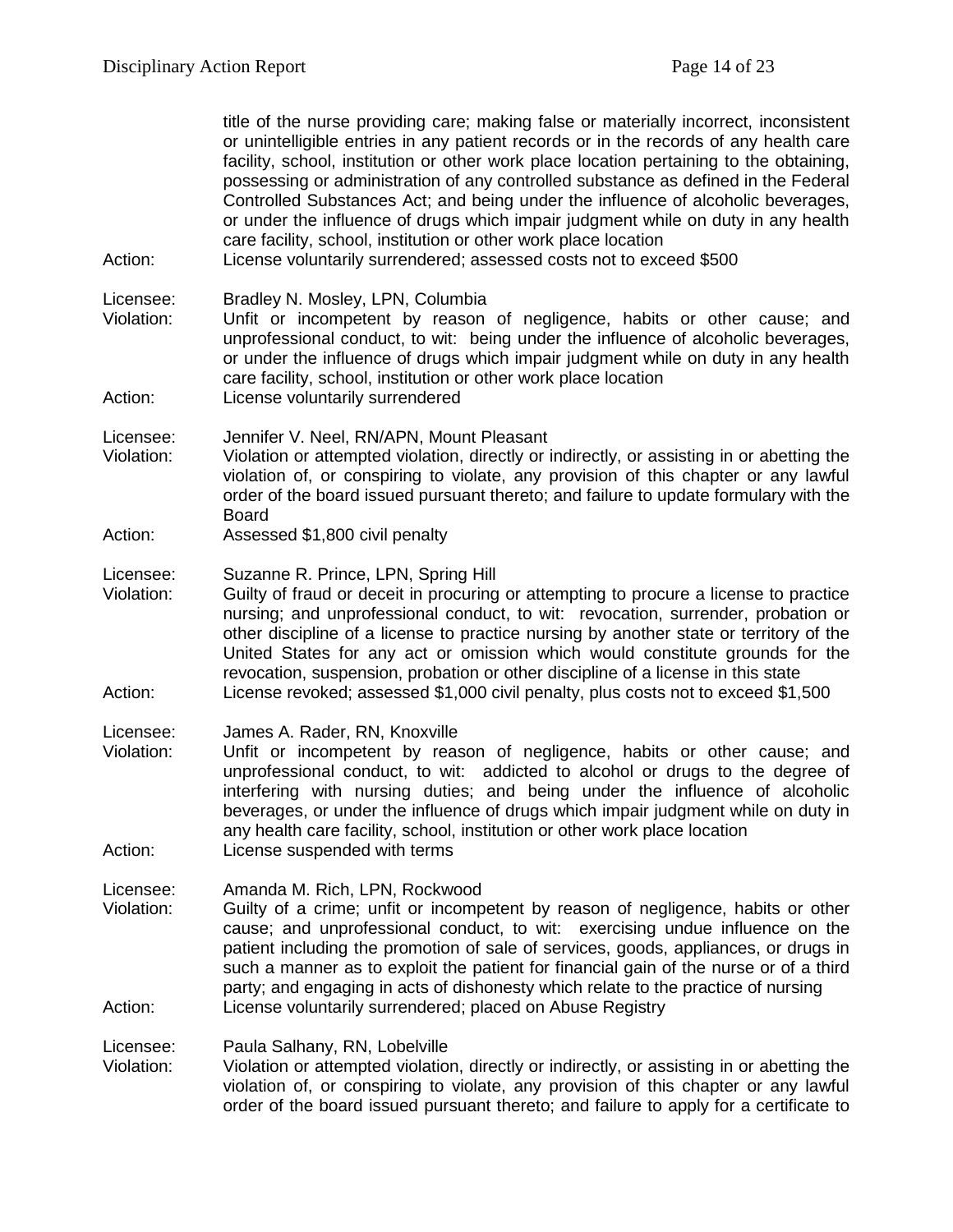| Action:                            | practice as an advance practice nurse<br>Assessed \$4,500 civil penalty; advanced practice certification withheld until<br>payment of civil penalty                                                                                                                                                                                                                                                                                                                                                                                                                                                                                                                                                                                                                                                                                                                                                                                                                                                                                                                    |
|------------------------------------|------------------------------------------------------------------------------------------------------------------------------------------------------------------------------------------------------------------------------------------------------------------------------------------------------------------------------------------------------------------------------------------------------------------------------------------------------------------------------------------------------------------------------------------------------------------------------------------------------------------------------------------------------------------------------------------------------------------------------------------------------------------------------------------------------------------------------------------------------------------------------------------------------------------------------------------------------------------------------------------------------------------------------------------------------------------------|
| Licensee:<br>Violation:<br>Action: | Christy Michelle Sanders, RN, Johnson City<br>Unprofessional conduct, to wit: unauthorized use or removal of narcotics, drugs,<br>supplies, or equipment from any health care facility, school, institution or other<br>work place location<br>License suspended with terms                                                                                                                                                                                                                                                                                                                                                                                                                                                                                                                                                                                                                                                                                                                                                                                            |
| Licensee:<br>Violation:<br>Action: | Carolyn Lee Shrader, RN, Elizabethton<br>Unprofessional conduct, to wit: making false or materially incorrect, inconsistent<br>or unintelligible entries in any patient records or in the records of any health care<br>facility, school, institution or other work place location pertaining to the obtaining,<br>possessing or administration of any controlled substance as defined in the Federal<br>Controlled Substances Act; and unauthorized use or removal of narcotics, drugs,<br>supplies, or equipment from any health care facility, school, institution or other<br>work place location<br>License suspended with terms                                                                                                                                                                                                                                                                                                                                                                                                                                  |
| Licensee:<br>Violation:<br>Action: | Kendra C. Smith, RN, Nashville<br>Unfit or incompetent by reason<br>of negligence, habits or other cause; and<br>unprofessional conduct, to wit:<br>practicing professional nursing in a manner<br>inconsistent with T.C.A. § 63-7-103<br>License suspended with terms                                                                                                                                                                                                                                                                                                                                                                                                                                                                                                                                                                                                                                                                                                                                                                                                 |
| Licensee:<br>Violation:<br>Action: | Barry D. Sparlin, RN, Clarksville<br>Unfit or incompetent by reason of negligence, habits or other cause; addicted to<br>alcohol or drugs to the degree of interfering with nursing duties; and<br>unprofessional conduct, to wit: failure to maintain a record for each patient which<br>accurately reflects the nursing problems and interventions for the patient and/or<br>failure to maintain a record for each patient which accurately reflects the name and<br>title of the nurse providing care; making false or materially incorrect, inconsistent<br>or unintelligible entries in any patient records or in the records of any health care<br>facility, school, institution or other work place location pertaining to the obtaining,<br>possessing or administration of any controlled substance as defined in the Federal<br>Controlled Substances Act; and unauthorized use or removal of narcotics, drugs,<br>supplies, or equipment from any health care facility, school, institution or other<br>work place location<br>License suspended with terms |
| Licensee:<br>Violation:<br>Action: | Timothy D. Tobitt, RN/APN, Smithville<br>Prescribing in a manner inconsistent with Rules 1000-04-.08 and -.09 with regard<br>to the guidelines and prerequisites for the prescribing for the treatment of pain<br>License and advanced practice certification placed on probation for a period of not<br>less than one year with terms; multistate privilege voided; assessed costs not to<br>exceed \$10,000                                                                                                                                                                                                                                                                                                                                                                                                                                                                                                                                                                                                                                                          |
| Licensee:<br>Violation:            | Lisa Anne Truhett, RN, Meridian, MS<br>Unprofessional conduct, to wit: practicing professional nursing in a manner<br>inconsistent with T.C.A. § 63-7-103                                                                                                                                                                                                                                                                                                                                                                                                                                                                                                                                                                                                                                                                                                                                                                                                                                                                                                              |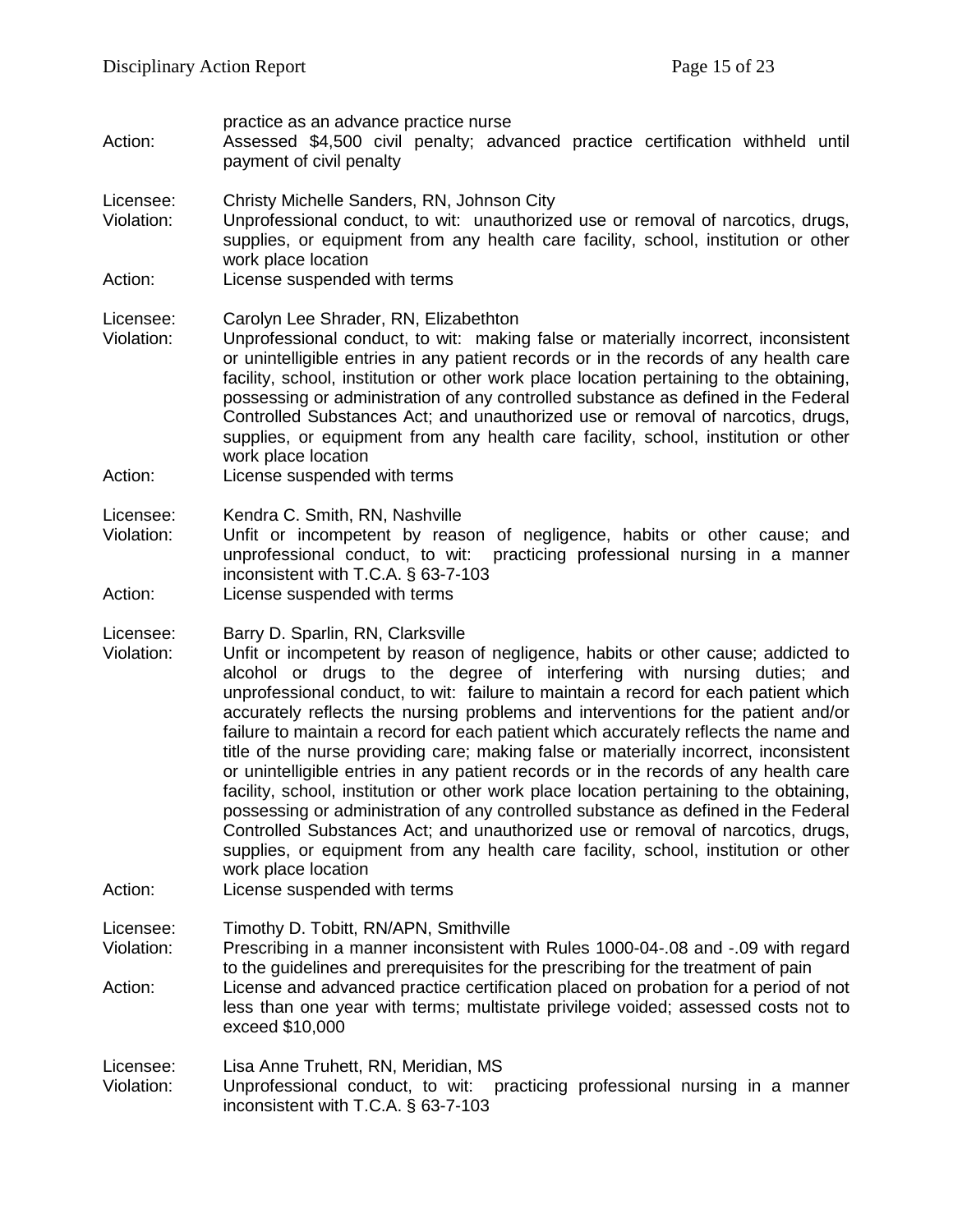Action: Privilege revoked; ordered to cease and desist practice in the state of Tennessee Licensee: Michelle L. Vandervort, LPN, Meridian, MS<br>Violation: Guilty of a crime: unfit or incompetent by Guilty of a crime; unfit or incompetent by reason of negligence, habits or other cause; and unprofessional conduct, to wit: unauthorized use or removal of narcotics, drugs, supplies, or equipment from any health care facility, school, institution or other work place location; and engaging in acts of dishonesty which relate to the practice of nursing Action: License revoked; assessed \$500 civil penalty, plus costs not to exceed \$2,000 Licensee: George Michael Vickery, RN, Rossville, GA Violation: Violation of Board Order Action: License revoked Licensee: Barbara L. Vines, RN, Elizabethton Violation: Violation of board order Action: License voluntarily surrendered; assessed costs not to exceed \$200 Licensee: Sondra E. Walker, RN, Manchester Violation: Guilty of a crime; and unprofessional conduct, to wit: engaging in acts of dishonesty which relate to the practice of nursing; and violation of Rule 1000-01- .13(4) and 1000-01-.13(5) of the Tenn. Comp. R. & Regs, supplying false or incomplete information to the Board on an application for licensure regarding the individual's criminal record Action: License suspended with terms; assessed \$250 civil penalty Licensee: Ethel Bell Wallace, LPN, Bartlett Violation: Unprofessional conduct, to wit: failure to maintain a record for each patient which accurately reflects the nursing problems and interventions for the patient and/or failure to maintain a record for each patient which accurately reflects the name and title of the nurse providing care Action: License placed on probation for one year with terms Licensee: Tamila M. Watkins, RN/APN, Henderson Violation: Unprofessional conduct, to wit: failure to file a notice and formulary; failure to obtain a supervising physician and to have controlled substance prescriptions reviewed by a physician; violations of regulations related to hand written prescriptions; failure to maintain a record for each patient which accurately reflects the nursing problems and interventions for the patient and/or failure to maintain a record for each patient which accurately reflects the name and title of the nurse providing care; and overprescribing or prescribing in a manner inconsistent with Rules 1000-04-.08 and -.09 Action: License on probation for three years; advanced practice certification voluntarily surrendered; assessed \$1,050 civil penalty Licensee: Joshua B. Wilkerson, RN, Loudon<br>Violation: Unfit or incompetent by reason Unfit or incompetent by reason of negligence, habits or other cause; and unprofessional conduct, to wit: addicted to alcohol or drugs to the degree of interfering with nursing duties; failure to maintain a record for each patient which accurately reflects the nursing problems and interventions for the patient and/or failure to maintain a record for each patient which accurately reflects the name and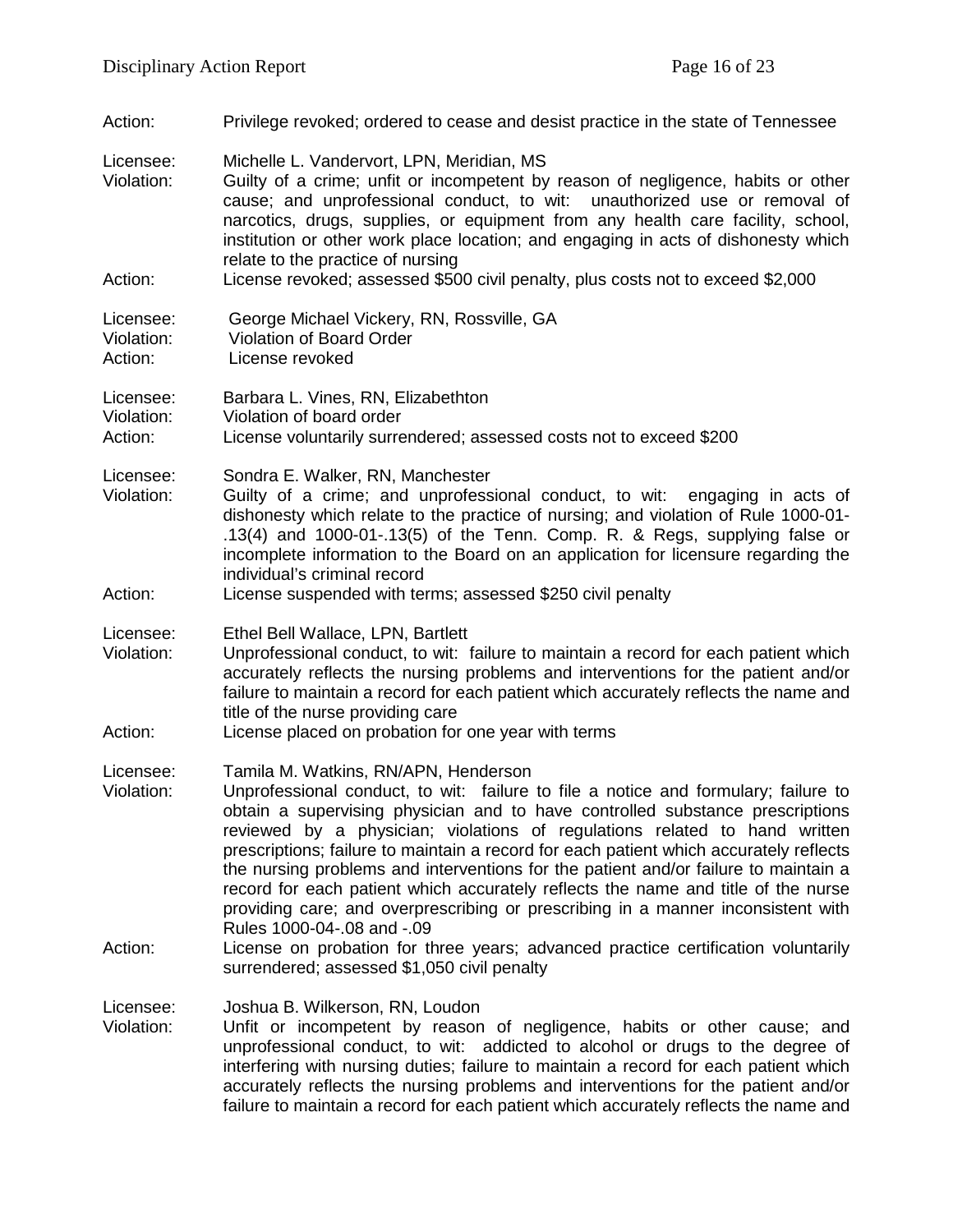title of the nurse providing care; making false or materially incorrect, inconsistent or unintelligible entries in any patient records or in the records of any health care facility, school, institution or other work place location pertaining to the obtaining, possessing or administration of any controlled substance as defined in the Federal Controlled Substances Act; unauthorized use or removal of narcotics, drugs, supplies, or equipment from any health care facility, school, institution or other work place location; the use of any intoxicating beverage or the illegal use of any narcotic or dangerous drug while on duty in any health care facility, school, institution, or other work place location; and being under the influence of alcoholic beverages, or under the influence of drugs which impair judgment while on duty in any health care facility, school, institution or other work place location; and engaging in acts of dishonesty which relate to the practice of nursing

- Action: License suspended with terms
- Licensee: Jodie R. Wright, RN, Goodlettsville
- Violation: Unfit or incompetent by reason of negligence, habits or other cause; addicted to alcohol or drugs to the degree of interfering with nursing duties; and unprofessional conduct, to wit: unauthorized use or removal of narcotics, drugs, supplies, or equipment from any health care facility, school, institution or other work place location; and engaging in acts of dishonesty which relate to the practice of nursing
- Action: License voluntarily surrendered

#### **BOARD OF OSTEOPATHIC EXAMINATION**

| Licensee:  | Richard J. Settles, DO, Scottsdale, AZ                                            |
|------------|-----------------------------------------------------------------------------------|
| Violation: | Disciplinary action against the licensee to practice medicine in another state or |
|            | territory of the United States for any acts or omissions that would constitute    |
|            | grounds from discipline of licensee licensed in this state                        |
| Action:    | Indefinite suspension; assessed costs not to exceed \$2,000                       |

#### **BOARD OF PHARMACY**

| Licensee:               | Amy Nicole Barton, DPh, Cane Ridge                                                                                                                               |
|-------------------------|------------------------------------------------------------------------------------------------------------------------------------------------------------------|
| Violation:              | Failed to provide patient counseling                                                                                                                             |
| Action:                 | Assessed \$1,000 civil penalty                                                                                                                                   |
| Licensee:<br>Violation: | David E. Berry, DPh, Kingsport<br>Failed to ensure that individual at practice site was in compliance with registration<br>requirements as a pharmacy technician |
| Action:                 | Assessed \$3,500 civil penalty                                                                                                                                   |
| Licensee:               | Chastity Renee Bingham, RT, Brush Creek                                                                                                                          |
| Violation:              | Failed to maintain current registration as a pharmacy technician                                                                                                 |
| Action:                 | Assessed \$100 civil penalty                                                                                                                                     |
| Licensee:               | Barbara Anne Blackmore, RT, Lewisburg                                                                                                                            |
| Violation:              | Practicing as a pharmacy technician without a registration                                                                                                       |
| Action:                 | Assessed \$100 civil penalty                                                                                                                                     |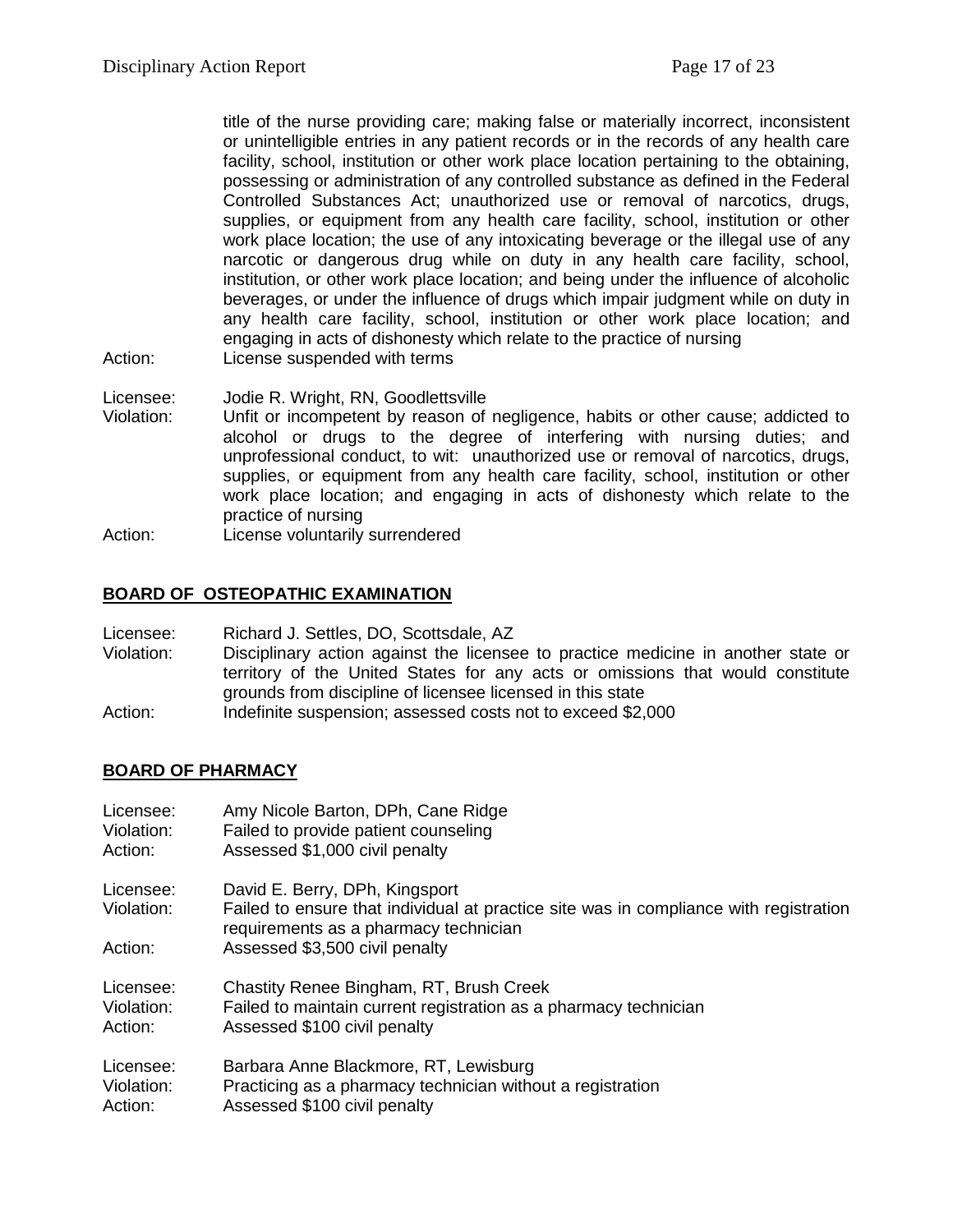| Licensee:<br>Violation:<br>Action: | Barry Cadden, DPh, Framingham, MA<br>Violation of pharmacy laws regarding dispensing of patient-specific compounded<br>drugs<br>License was voluntarily surrendered; \$5 million civil penalty assessed with the<br>penalty being subordinated to the claims of other creditors and victims of New<br><b>England Compounding Center</b> |
|------------------------------------|-----------------------------------------------------------------------------------------------------------------------------------------------------------------------------------------------------------------------------------------------------------------------------------------------------------------------------------------|
| Licensee:<br>Violation:<br>Action: | Jamie Carey, RT, Kingsport<br>Failed to maintain current registration as a pharmacy technician<br>Assessed \$100 civil penalty                                                                                                                                                                                                          |
| Licensee:<br>Violation:<br>Action: | Andrea Lynn Cluck, RT, Lebanon<br>Failed to maintain current registration as a pharmacy technician<br>Assessed \$100 civil penalty                                                                                                                                                                                                      |
| Licensee:<br>Violation:<br>Action: | Franklin M. Crigger, DPh, Lewisburg<br>Failed to ensure that individual at practice site was in compliance with registration<br>requirements as a pharmacy technician<br>Assessed \$7,400 civil penalty                                                                                                                                 |
| Licensee:<br>Violation:<br>Action: | Bradley L. Cross, DPh, Algood<br>Failed to ensure that individual at practice site was in compliance with registration<br>requirements as a pharmacy technician<br>Assessed \$200 civil penalty                                                                                                                                         |
| Licensee:<br>Violation:<br>Action: | Amy Manning Dudney, DPh, Hickman<br>Failed to ensure that individual at practice site was in compliance with registration<br>requirements as a pharmacy technician<br>Assessed \$1,100 civil penalty                                                                                                                                    |
| Licensee:<br>Violation:<br>Action: | Sandra Dee Elrod, RT, Elmwood<br>Failed to maintain current registration as a pharmacy technician<br>Assessed \$100 civil penalty                                                                                                                                                                                                       |
| Licensee:<br>Violation:<br>Action: | Kevin J. Evetts, DPh, Cordova<br>Failed to ensure that individual at practice site was in compliance with registration<br>requirements as a pharmacy technician<br>Assessed \$7,000 civil penalty                                                                                                                                       |
| Licensee:<br>Violation:<br>Action: | Amy Michelle Fasbinder, DPh, Indianapolis, IN<br>Failed to ensure that individual at practice site was in compliance with registration<br>requirements as a pharmacy technician<br>Assessed \$300 civil penalty                                                                                                                         |
| Licensee:<br>Violation:<br>Action: | Four Way Prescription Shop, Inc., Pharmacy, Knoxville<br>Failed to provide patient counseling<br>Assessed \$1,000 civil penalty and must submit an acceptable, store specific,<br>corrective plan of action that addressed the failure to counsel in accordance with<br>Rule 1140-3-.01                                                 |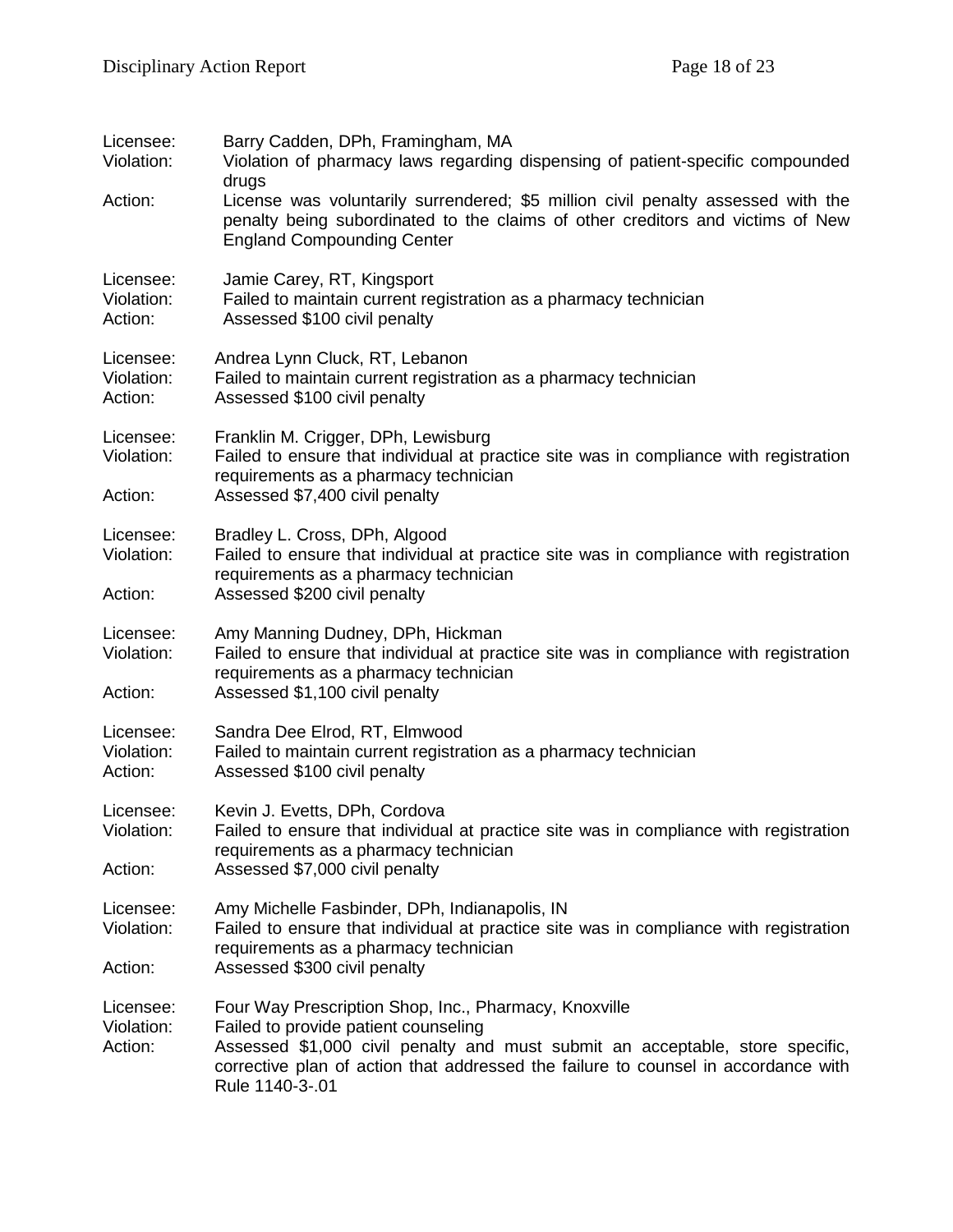| Licensee:<br>Violation:<br>Action: | William Chase Gray, RT, Memphis<br>Failed to maintain current registration as a pharmacy technician<br>Assessed \$100 civil penalty                                                                                                                                                                                                                            |
|------------------------------------|----------------------------------------------------------------------------------------------------------------------------------------------------------------------------------------------------------------------------------------------------------------------------------------------------------------------------------------------------------------|
| Licensee:<br>Violation:            | Lowell B. Grizzle, DPh, Kingsport<br>Failed to ensure that individual at practice site was in compliance with registration<br>requirements as a pharmacy technician                                                                                                                                                                                            |
| Action:                            | Assessed \$1,700 civil penalty                                                                                                                                                                                                                                                                                                                                 |
| Licensee:<br>Violation:<br>Action: | Lowell B. Grizzle, DPh, Kingsport<br>Failed to provide patient counseling<br>Assessed \$1,000 civil penalty and must submit an acceptable, store specific,<br>corrective plan of action that addressed the failure to counsel in accordance with<br>Rule 1140-3-.01                                                                                            |
| Licensee:<br>Violation:<br>Action: | Jessica Suzette Hayes, RT, Woodbury<br>Failed to maintain current registration as a pharmacy technician<br>Assessed \$100 civil penalty                                                                                                                                                                                                                        |
| Licensee:<br>Violation:<br>Action: | Shawna Renee Hicks, RT, Cookeville<br>Failed to maintain current registration as a pharmacy technician<br>Assessed \$100 civil penalty                                                                                                                                                                                                                         |
| Licensee:<br>Violation:<br>Action: | William C. Hobbs, D.PH., Harriman<br>Failed to provide patient counseling<br>Assessed \$1,000 civil penalty and must submit an acceptable, store specific,<br>corrective plan of action that addressed the failure to counsel in accordance with<br>Rule 1140-3-.01                                                                                            |
| Licensee:<br>Violation:            | Kendria R. Johnson, RT, Memphis<br>Convicted of a crime; and dishonorable, immoral, unethical or unprofessional<br>conduct                                                                                                                                                                                                                                     |
| Action:                            | <b>Registration revoked</b>                                                                                                                                                                                                                                                                                                                                    |
| Licensee:<br>Violation:<br>Action: | William David Kearney, DPh, Powell<br>Performed unauthorized refills<br>Required to complete 10 hours of continuing education as to the laws and ethics of<br>filling medical and prescription orders within six months                                                                                                                                        |
| Licensee:<br>Violation:            | Larco Medical, Inc., Pharmacy, Livingston<br>Failed to obtain and display prominently a separate license for each principal place<br>of business where prescription drugs and prescriptive devices are manufactured or<br>distributed; and no license to operate a new or remodeled manufacturer or<br>wholesaler location which changes location or ownership |
| Action:                            | Assessed \$300 civil penalty                                                                                                                                                                                                                                                                                                                                   |
| Licensee:<br>Violation:            | Derek A. Leach, RT, Nashville<br>Dishonorable, immoral, unethical, illegal and/or unprofessional conduct, to wit:<br>removed drug from the pharmacy without authorization from a licensed prescriber                                                                                                                                                           |
| Action:                            | Registration revoked                                                                                                                                                                                                                                                                                                                                           |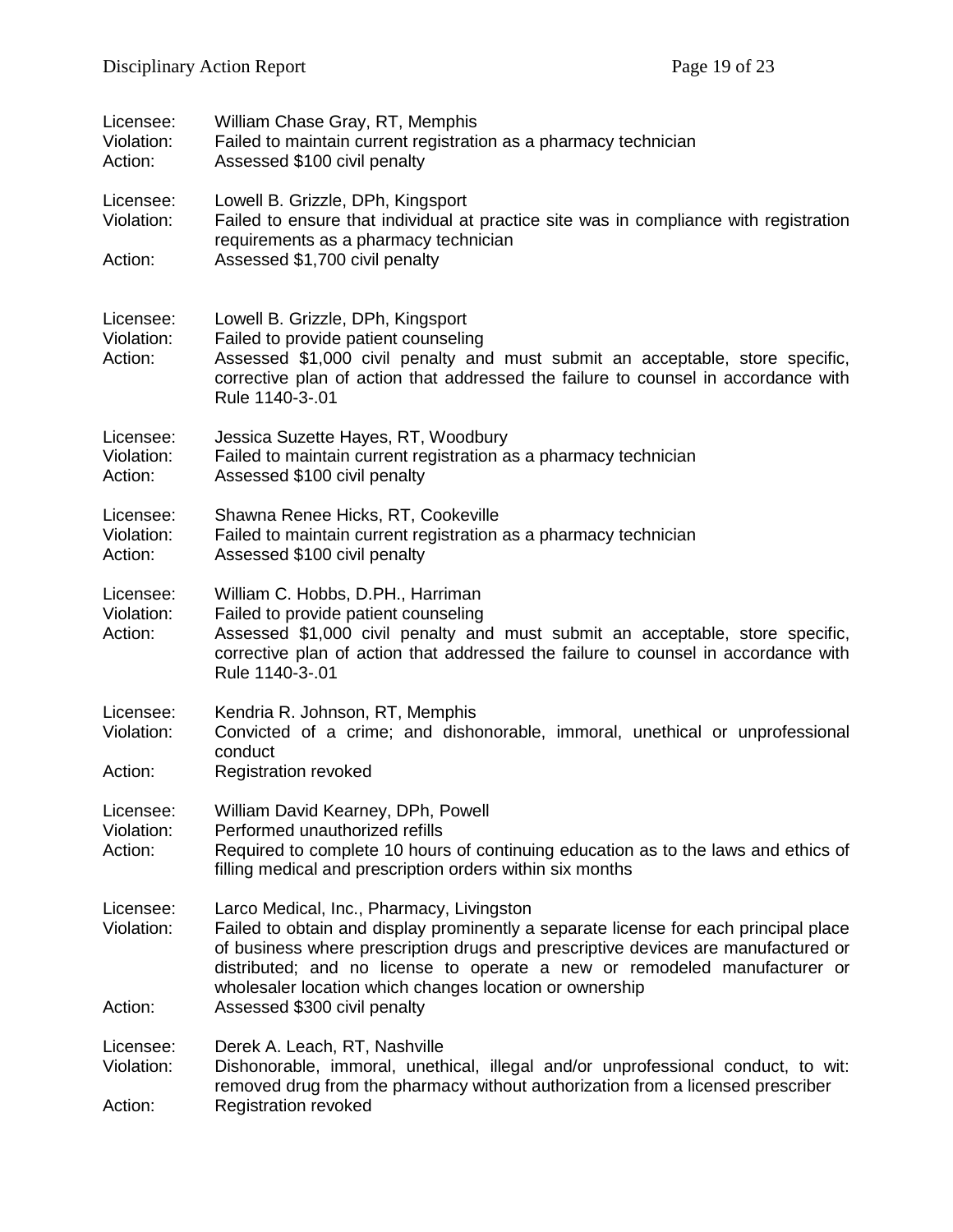| Licensee:<br>Violation:<br>Action: | Lincare, Inc., Pharmacy, Morrison<br>Relocated facility and proceeded to do business without obtaining an inspection on<br>the relocated facility<br>Assessed \$300 civil penalty                                                                                 |  |
|------------------------------------|-------------------------------------------------------------------------------------------------------------------------------------------------------------------------------------------------------------------------------------------------------------------|--|
| Licensee:<br>Violation:<br>Action: | Ben C. Lott, DPh, Knoxville<br>Failed to provide patient counseling<br>Assessed \$1,000 civil penalty and must submit an acceptable, store specific,<br>corrective plan of action that addressed the failure to counsel in accordance with<br>Rule 1140-3-.01     |  |
| Licensee:<br>Violation:<br>Action: | Leonard Lubin, RT, Memphis<br>Failed to maintain current registration as a pharmacy technician<br>Assessed \$100 civil penalty                                                                                                                                    |  |
| Licensee:<br>Violation:<br>Action: | Ryan Deloran Long, DPh, Seymour<br>Failed to provide patient counseling<br>Assessed \$1,000 civil penalty and must submit an acceptable, store specific,<br>corrective plan of action that addressed the failure to counsel in accordance with<br>Rule 1140-3-.01 |  |
| Licensee:<br>Violation:<br>Action: | Tonya Gevanna Middleton, RT, Knoxville<br>Failed to maintain current registration as a pharmacy technician<br>Assessed \$100 civil penalty                                                                                                                        |  |
| Licensee:<br>Violation:<br>Action: | New England Compounding Center, Pharmacy, MA<br>Voluntary surrender of license in home state of Massachusetts<br>License irrevocably voluntarily surrendered                                                                                                      |  |
| Licensee:<br>Violation:<br>Action: | Paige Overton, DPh, Fall Branch<br>Failed to ensure that individual at practice site was in compliance with registration<br>requirements as a pharmacy technician<br>Assessed \$1,400 civil penalty                                                               |  |
| Licensee:<br>Violation:<br>Action: | Cindy Ruth Page, RT, Lexington<br>Failed to maintain current registration as a pharmacy technician<br>Assessed \$100 civil penalty                                                                                                                                |  |
| Licensee:<br>Violation:            | Debbie E. Pancake, DPh, Chattanooga<br>Failed to ensure that individual at practice site was in compliance with registration<br>requirements as a pharmacy technician                                                                                             |  |
| Action:                            | Assessed \$1,400 civil penalty                                                                                                                                                                                                                                    |  |
| Licensee:<br>Violation:<br>Action: | Jeffrey Alan Pettis, DPh, Sevierville<br>Failed to ensure that individual at practice site was in compliance with registration<br>requirements as a pharmacy technician<br>Assessed \$2,300 civil penalty                                                         |  |
| Licensee:<br>Violation:            | Pro-Tech Medical, LLC, Pharmacy, Shelbyville<br>Failed to obtain and display prominently a separate license for each principal place                                                                                                                              |  |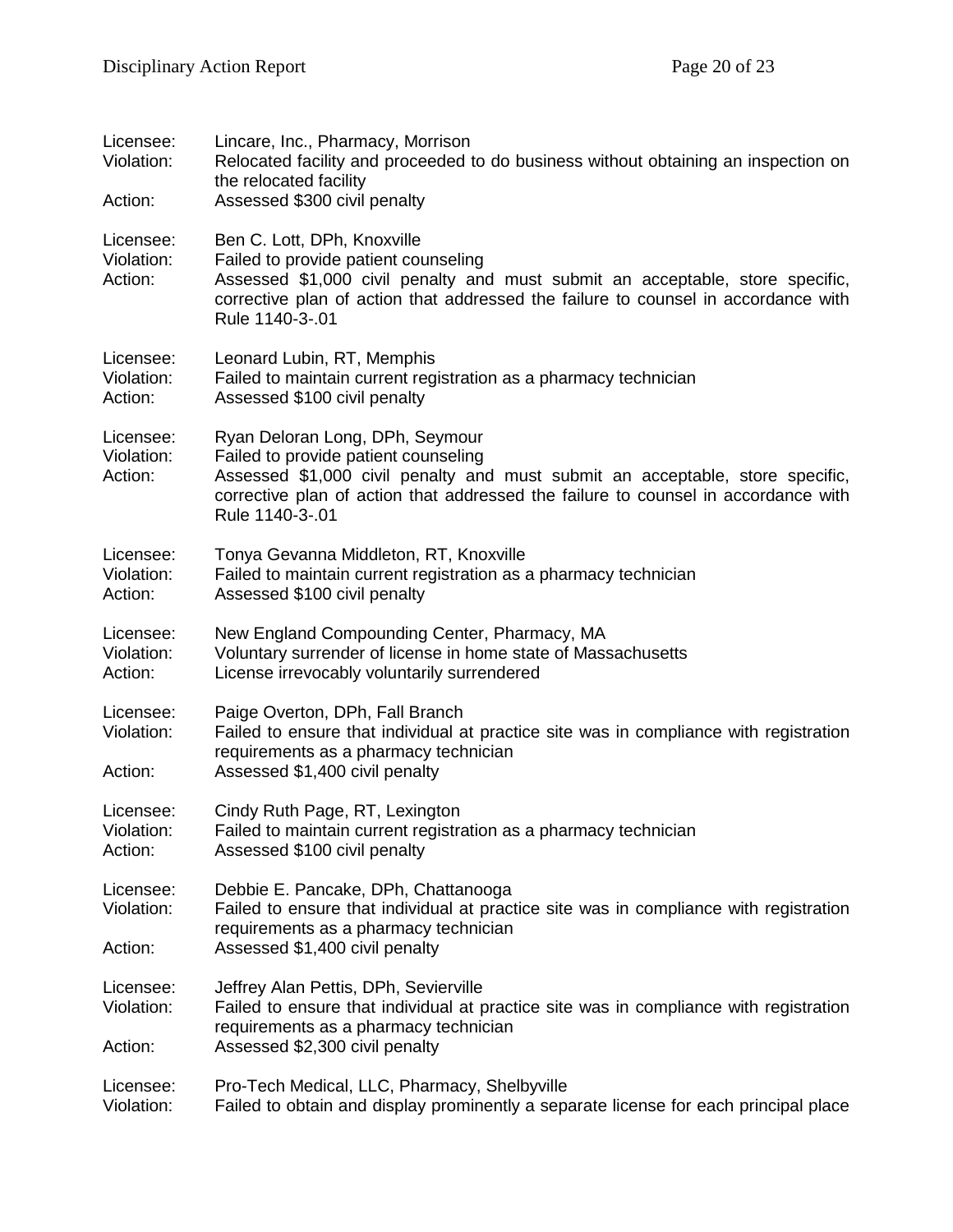| Action:                            | of business where prescription drugs and prescriptive devices are manufactured or<br>distributed; and no license to operate a new or remodeled manufacturer or<br>wholesaler location which changes location or ownership<br>Assessed \$4,700 civil penalty                                                                                                                                                                                       |  |
|------------------------------------|---------------------------------------------------------------------------------------------------------------------------------------------------------------------------------------------------------------------------------------------------------------------------------------------------------------------------------------------------------------------------------------------------------------------------------------------------|--|
| Licensee:<br>Violation:<br>Action: | Rite Aid Pharmacy, Pharmacy, Oliver Springs<br>Failed to provide patient counseling<br>Assessed \$1,000 civil penalty and must submit an acceptable, store specific,<br>corrective plan of action that addressed the failure to counsel in accordance with<br>Rule 1140-3-.01                                                                                                                                                                     |  |
| Licensee:<br>Violation:<br>Action: | Riverside Medical, Inc., Pharmacy, Savannah and Shelbyville<br>Failed to obtain and display prominently a separate license for each principal place<br>of business where prescription drugs and prescriptive devices are manufactured or<br>distributed<br>Assessed \$300 civil penalty                                                                                                                                                           |  |
| Licensee:<br>Violation:<br>Action: | Donald W. Sullivan, DPh, McMinnville<br>Failed to ensure that individual at practice site was in compliance with registration<br>requirements as a pharmacy technician<br>Assessed \$2,500 civil penalty                                                                                                                                                                                                                                          |  |
| Licensee:<br>Violation:<br>Action: | Super Discount Drugs, LLC, Pharmacy, Livingston<br>Failed to provide patient counseling<br>Assessed \$1,000 civil penalty and must submit an acceptable, store specific,<br>corrective plan of action that addressed the failure to counsel in accordance with<br>Rule 1140-3-.01                                                                                                                                                                 |  |
| Licensee:<br>Violation:<br>Action: | Shanelle M. Sutton, RT, Nashville<br>Dishonorable, immoral, unethical, illegal and/or unprofessional conduct, to wit:<br>removed controlled substances from the pharmacy without authorization from a<br>licensed prescriber<br><b>Registration revoked</b>                                                                                                                                                                                       |  |
| Licensee:<br>Violation:<br>Action: | Gary L. Thomas, DPh, Chattanooga<br>Practicing without an active license<br>Assessed \$1,000 civil penalty                                                                                                                                                                                                                                                                                                                                        |  |
| Licensee:<br>Violation:<br>Action: | Jesse E. Thompson, DPh, Nashville<br>Addicted to alcohol or drugs to the degree of interfering with duties<br>License reinstated on probation for a period of five years with terms and conditions;<br>prohibited from working as a floater pharmacist for a period of three years and as a<br>pharmacist-in-charge for a period of at least two years; and may petition Board for<br>removal of pharmacist-in-charge restriction after two years |  |
| Licensee:<br>Violation:<br>Action: | Shannon Jean Toland, DPh, Knoxville<br>Failed to ensure that individual at practice site was in compliance with registration<br>requirements as a pharmacy technician<br>Assessed \$300 civil penalty                                                                                                                                                                                                                                             |  |
| Licensee:                          | Vaughn Pharmacy, Pharmacy, Powell                                                                                                                                                                                                                                                                                                                                                                                                                 |  |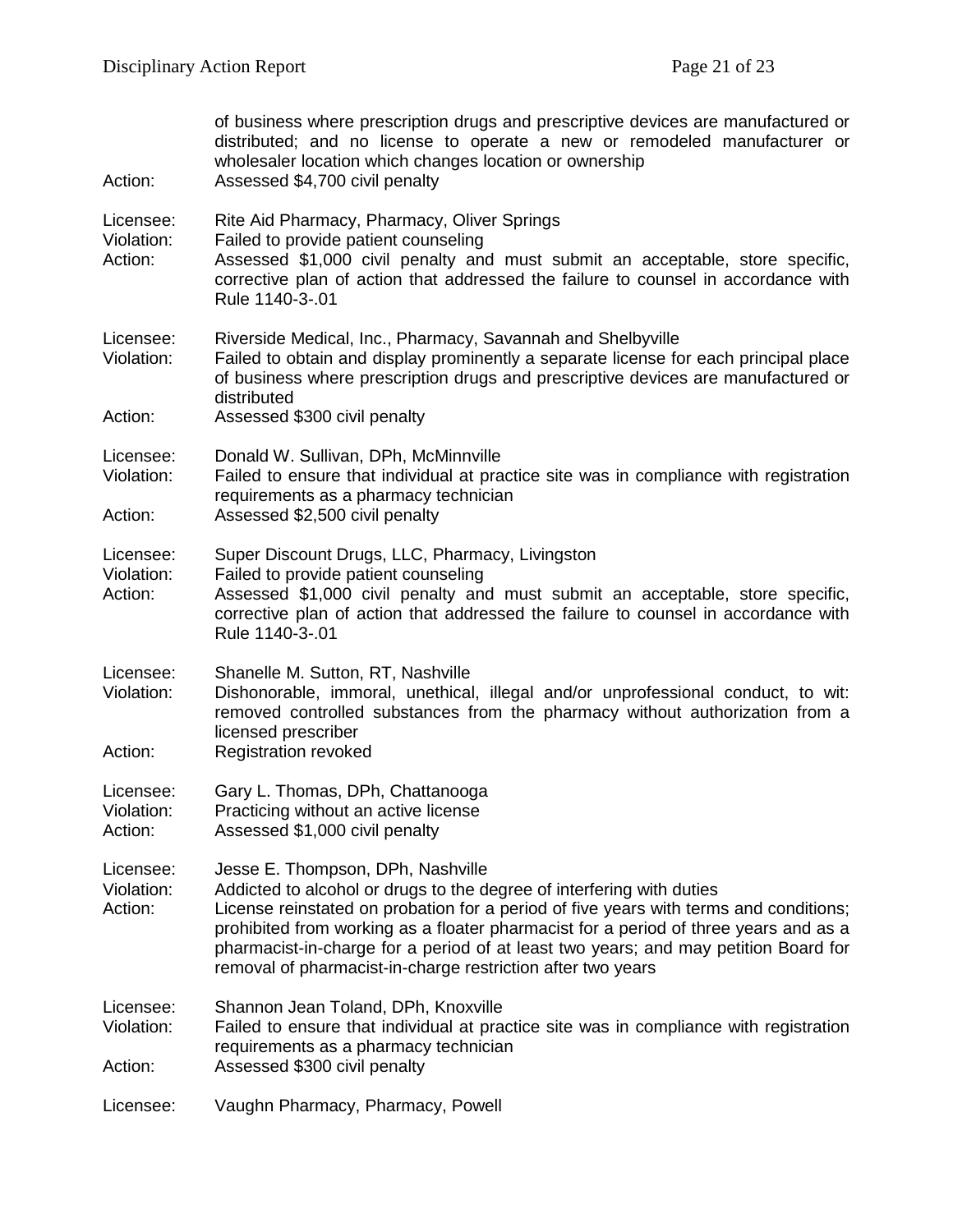| Violation:<br>Action:              | Performed unauthorized refills<br>Assessed \$6,000 civil penalty                                                                                                                                                                                          |
|------------------------------------|-----------------------------------------------------------------------------------------------------------------------------------------------------------------------------------------------------------------------------------------------------------|
| Licensee:<br>Violation:<br>Action: | Everett D. Whitson, DPh, Cookeville<br>Failed to ensure that individual at practice site was in compliance with registration<br>requirements<br>Assessed \$1,100 civil penalty                                                                            |
| Licensee:<br>Violation:<br>Action: | Larry C. Worley, DPh, Monroe<br>Failed to ensure that individual at practice site was in compliance with registration<br>requirements as a pharmacy technician<br>Assessed \$3,100 civil penalty                                                          |
| Licensee:<br>Violation:<br>Action: | Vickie Lynn Wiggins, RT, Lewisburg<br>Failed to maintain current registration as a pharmacy technician<br>Assessed \$100 civil penalty                                                                                                                    |
| Licensee:<br>Violation:<br>Action: | Tyler Blake Zazzi, RT, Franklin<br>Dishonorable, immoral, unethical, illegal and/or unprofessional conduct, to wit:<br>removed controlled substances from the pharmacy without authorization from a<br>licensed prescriber<br><b>Registration revoked</b> |
|                                    |                                                                                                                                                                                                                                                           |

#### **BOARD OF PHYSICAL THERAPY**

- Licensee: Heart Vidut Desai, PT, Clarksville
- Violation: Violation of Tenn. Code Ann. § 63-12-312 to wit: practicing physical therapy in violation of the provisions of this chapter or any rule or written order adopted by the committee; engaging in the performance of substandard care by a physical therapist due to ignorance, incompetence, or a deliberate or negligent act or failure to act regardless of whether actual injury to the patient is established; engaging in Sexual Misconduct; failing to adhere to standards of ethics of the physical therapy profession; failing to maintain adequate patient records that contain a minimum of an evaluation of objective finding, a physical therapy treatment diagnosis, the plan of care including desired outcomes, the treatment record, a discharge plan including results of intervention and sufficient information to identify the patient; and inadequately supervising or delegating duties that exceed the scope of practice for assistive personnel in accordance with this chapter and rules adopted by the Board
- Action: Voluntary surrender; cannot apply for or obtain a physical therapy license or physical therapy assistant license in the state of Tennessee; assessed \$1,500 civil penalty, plus costs not to exceed \$6,000

| Licensee:  | Rachel Rebecca Jones, PT, Jackson                          |
|------------|------------------------------------------------------------|
| Violation: | Failed to maintain sufficient continuing education credits |
| Action:    | Assessed \$800 civil penalty                               |